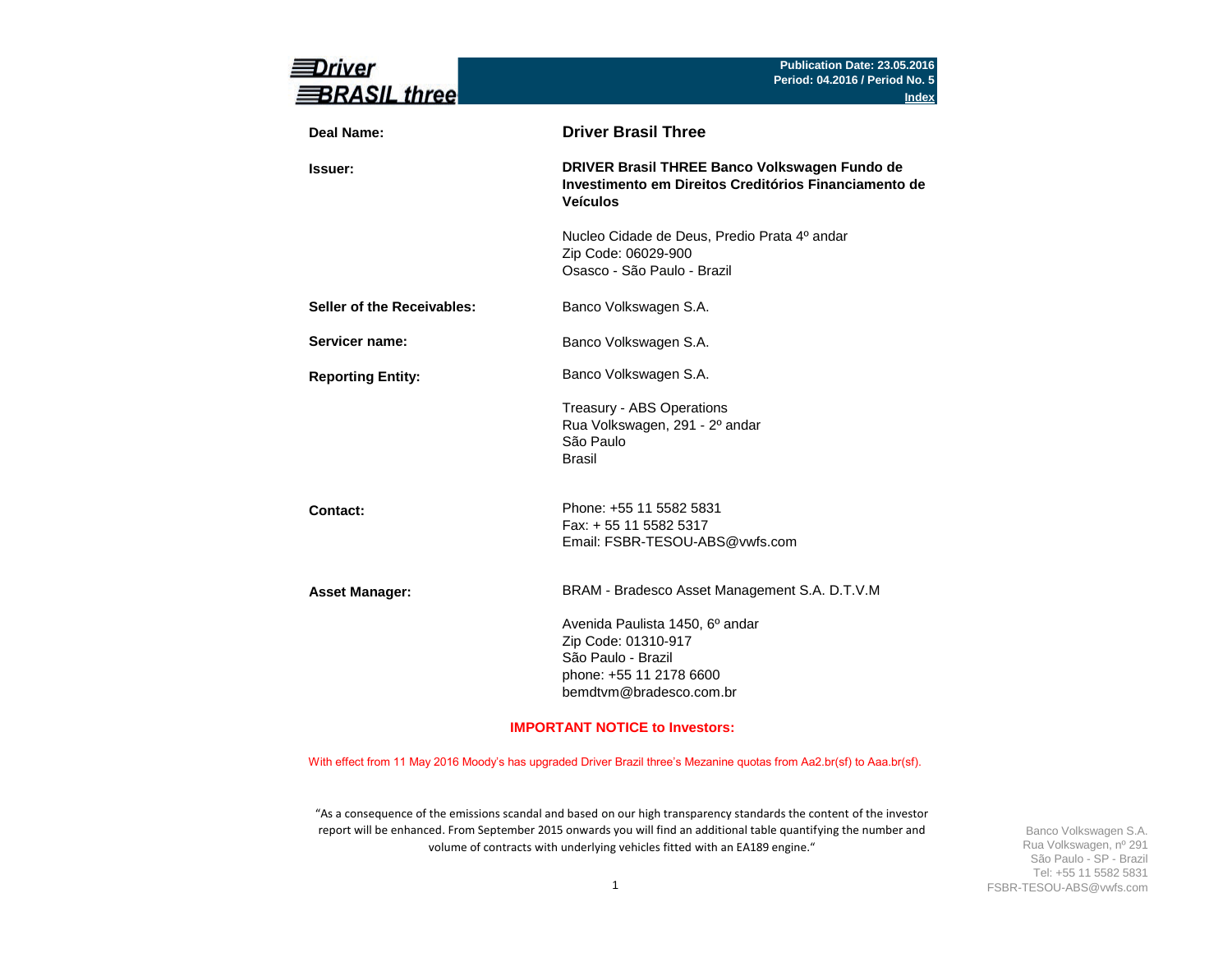

### **Contents**

| Page           | <b>Table of Contents</b>                  |
|----------------|-------------------------------------------|
| 1              | Cover                                     |
| $\overline{2}$ | <b>Contents</b>                           |
| 3              | <b>Reporting Details</b>                  |
| 4              | <b>Parties Overview</b>                   |
| 5              | <b>Transaction Events I</b>               |
| 6              | <b>Transaction Events II</b>              |
| $\overline{7}$ | <b>Transaction Events III</b>             |
| 8              | Information regarding the Notes I         |
| 9              | <b>Information regarding the Notes II</b> |
| 10             | <b>Credit Enhancement</b>                 |
| 11             | <b>Swap Fixing / Waterfall</b>            |
| 12             | <b>Amortisation Profile I</b>             |
| 13             | <b>Amortisation Profile II</b>            |
| 14             | <b>Run Out Schedule I</b>                 |
| 15             | <b>Run Out Schedule II</b>                |
| 16             | <b>Outstanding Contracts</b>              |
| 17             | <b>Delinquencies</b>                      |
| 18             | <b>Recoveries</b>                         |
| 19             | Pool Data I                               |
| 20             | Pool Data II                              |
| 21             | Pool Data III                             |
| 22             | Pool Data IV                              |
| 23             | Pool Data V                               |
| 24             | Pool Data VI                              |
| 25             | <b>Glossary</b>                           |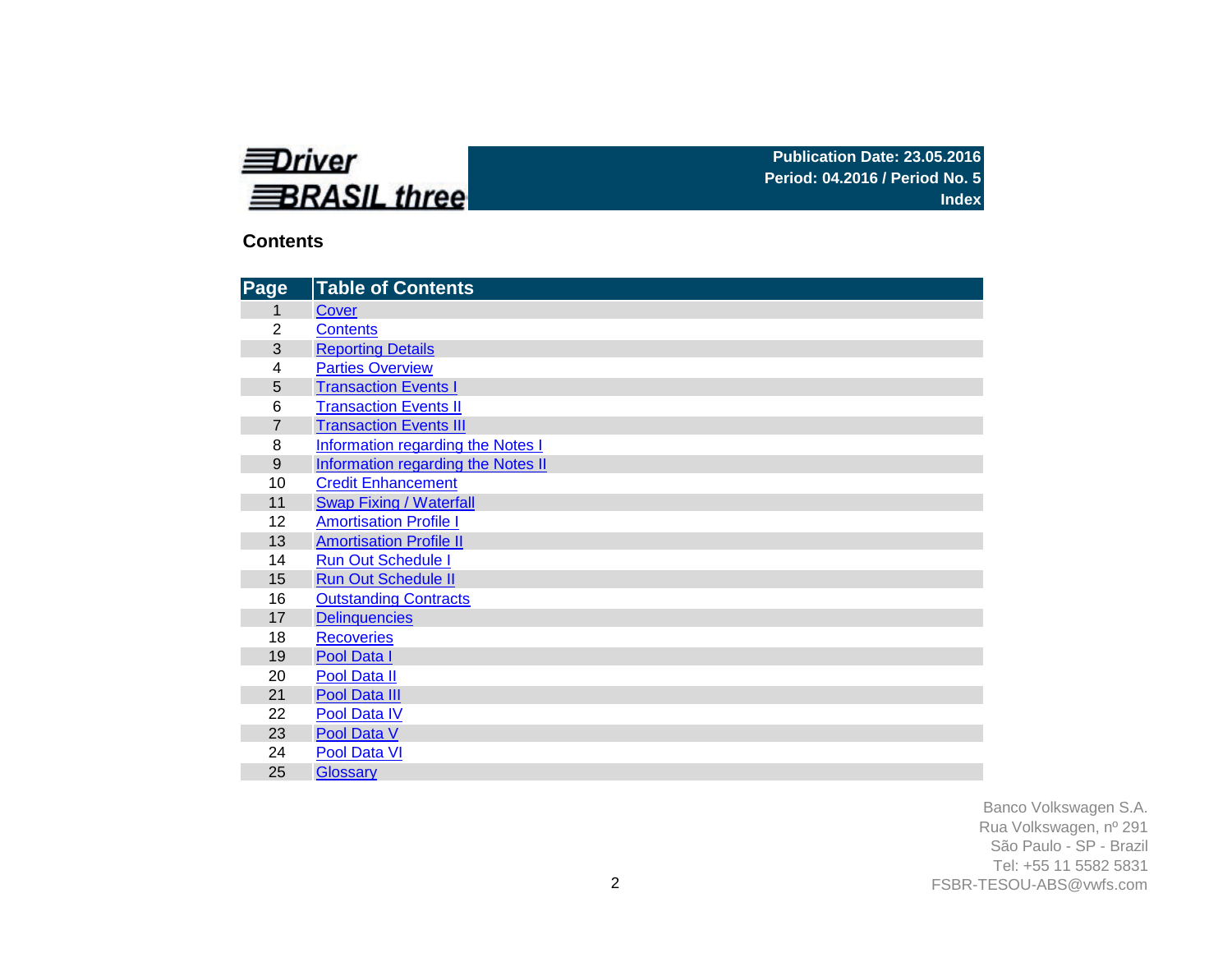

# **Reporting Details**

| <b>Deal Overview</b>            |                                      |                                     |                                                                     |                                                                                |
|---------------------------------|--------------------------------------|-------------------------------------|---------------------------------------------------------------------|--------------------------------------------------------------------------------|
| <b>Cut-Off Date</b>             |                                      | 15/12/2015 Publication Date:        |                                                                     | 23/5/2016                                                                      |
| Scheduled Date of Clean-Up-Call | November 2017 Payment Date:          |                                     |                                                                     | 06/04/2016 (4th of each month)                                                 |
| <b>Legal Maturity Date</b>      | December 2020 Reporting Date:        |                                     |                                                                     | 30/04/2016 (last day of each month)                                            |
| <b>Issue Date</b>               |                                      | 10/12/2015 Asset Collection Period: |                                                                     | from 01/04/2016 until 30/04/2016                                               |
| Period No.:                     |                                      | 5 Interest Accrual Period           |                                                                     | from 04/03/2016 until 06/04/2016                                               |
| Reporting frequency:            |                                      | monthly Note Payment Period:        |                                                                     | from 04/03/2016 until 06/04/2016                                               |
| <b>Next Payment Date:</b>       |                                      | 5/5/2016 Days accrued:              |                                                                     | 23                                                                             |
|                                 |                                      |                                     |                                                                     |                                                                                |
| <b>Type of Car at Pool Cut</b>  | <b>Number of</b><br><b>Contracts</b> | Percentage of<br><b>Contracts</b>   | <b>Outstanding</b><br><b>Discounted</b><br><b>Principal Balance</b> | <b>Percentage Outstanding</b><br><b>Discounted Principal</b><br><b>Balance</b> |

New Cars 68.792 68.792 88,84% 964.929.634,90 89,93% 89,93% 89,93% 964.929.634,90 89,93% 89,93% 108.051.743,36 **Total 77.435 100,00% 1.072.981.378,26 100,00%**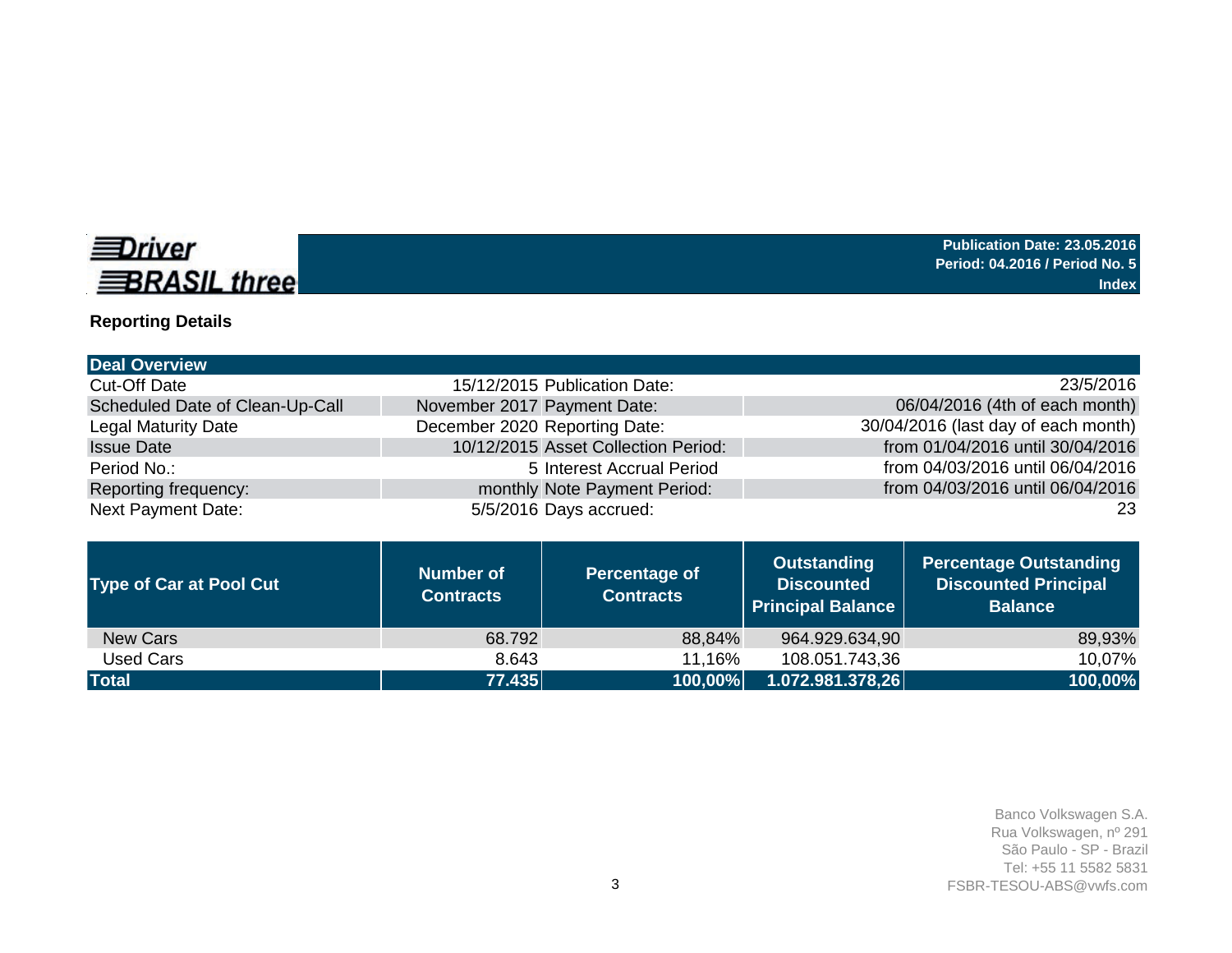

#### **Parties Overview**

| <b>Administrator:</b>     | <b>BEM DISTRIBUIDORA DE TÍTULOS E VALORES</b><br><b>MOBILIÁRIOS LTDA</b><br>Cidade de Deus<br>Bairro Vila Yara - 4º andar<br>Osasco - São Paulo - Brazil<br>phone: +55 11 3684 4522<br>http://www.bradescobemdtvm.com.br/                                                                                                                                                                    | <b>Asset Manager:</b>    | BRAM - Bradesco Asset Management S.A. D.T.V.M<br>Avenida Paulista 1450, 6º andar<br>Zip Code: 01310-917<br>São Paulo - Brazil<br>phone: +55 11 2178 6600<br>bemdtvm@bradesco.com.br                |
|---------------------------|----------------------------------------------------------------------------------------------------------------------------------------------------------------------------------------------------------------------------------------------------------------------------------------------------------------------------------------------------------------------------------------------|--------------------------|----------------------------------------------------------------------------------------------------------------------------------------------------------------------------------------------------|
| <b>Custodian Bank:</b>    | <b>Banco Bradesco S.A.</b><br>Cidade de Deus<br>Bairro Vila Yara - 2º andar<br>Osasco - São Paulo - Brazil<br>phone: 3684 9431<br>www.bradescocustodia.com.br                                                                                                                                                                                                                                | <b>Collection Agent:</b> | Banco Volkswagen S.A.<br>Treasury - ABS Operations<br>Rua Volkswagen, 291<br>São Paulo<br><b>Brazil</b><br>Phone: +55 11 5582 5831<br>FSBR-TESOU-ABS@vwfs.com                                      |
| <b>Swap Counterparty:</b> | Banco Santander (Brasil) S.A.<br>Avenida Presidente Juscelino Kubitschek, 2235<br>Bloco A<br>São Paulo - SP<br><b>Brazil</b><br>phone: +55 11 3553 6792<br>www.santander.com.br                                                                                                                                                                                                              | <b>Clearing System:</b>  | <b>CETIP S.A. - Mercados Organizados</b><br>Av. Brigadeiro Faria Lima, 1663, 1º andar<br>Jardim Paulistano São Paulo - SP<br>CEP: 01452-001<br>phone: +55 11 4152 9370<br>atendimento@cetip.com.br |
| <b>Rating Agencies</b>    | Moody's América Latina Ltda.<br>Avenida Nações Unidas, 12551 16º andar<br>04578-903 São Paulo<br><b>Brazil</b><br>phone: +55 11 3043 7305<br>daniela.jayesuria@moodys.com<br>www.moodys.com.br<br>Fitch Ratings Brasil Ltda.<br>Alameda Santos, 700 7° andar<br>01418-100 São Paulo<br><b>Brazil</b><br>phone: +55 11 4504 2200<br>juliana.ayoub@fitchratings.com<br>www.fitchratings.com.br | 4                        | Banco Volkswagen S.A.<br>Rua Volkswagen, nº 291<br>São Paulo - SP - Brazil<br>Tel: +55 11 5582 5831<br>FSBR-TESOU-ABS@vwfs.com                                                                     |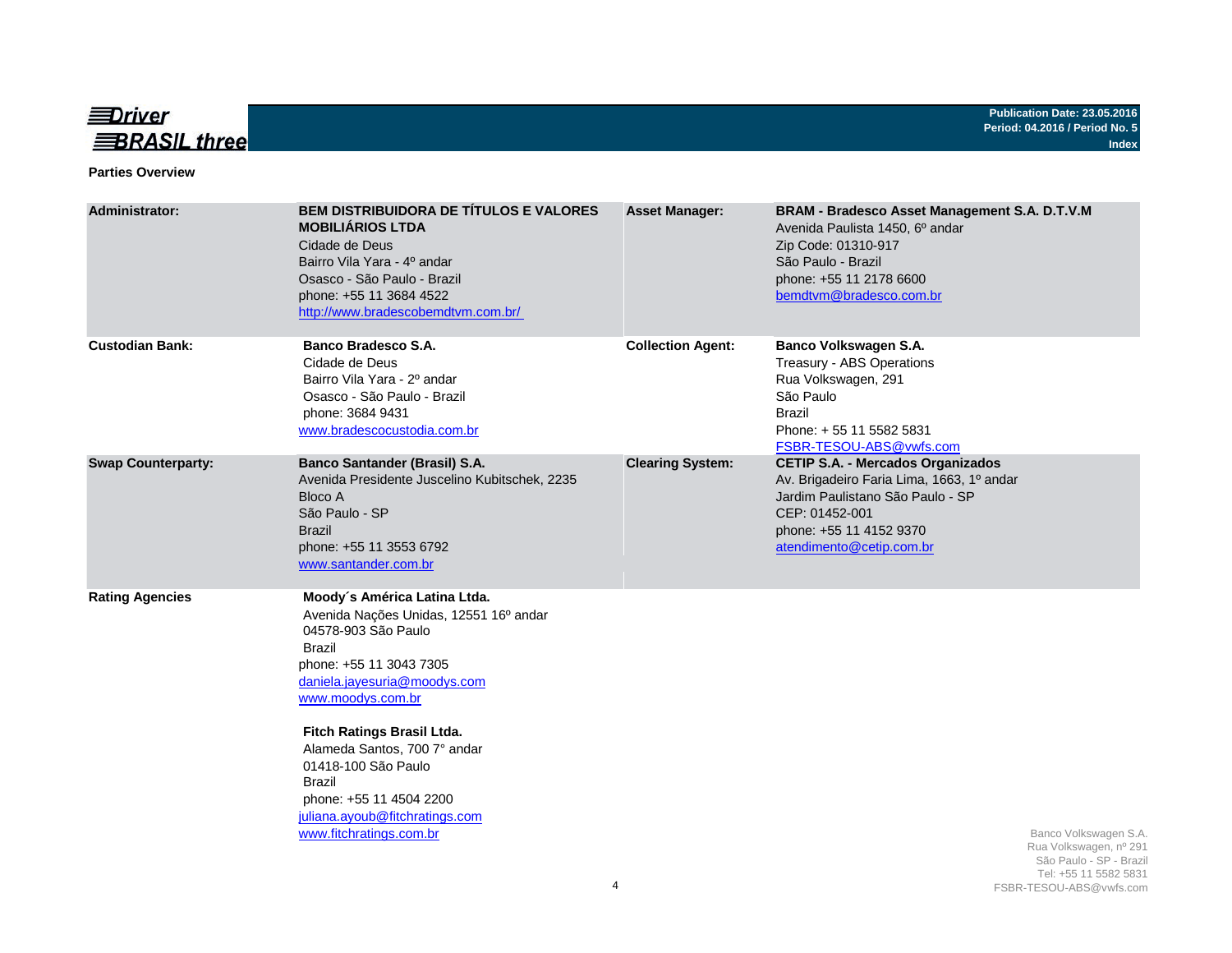

### **Transaction Events (I)**

| <b>Clean-Up Call Condition</b>                         |        |                                                                        |
|--------------------------------------------------------|--------|------------------------------------------------------------------------|
| Percentage of Current Outstanding Discounted Portfolio | 70.77% |                                                                        |
| Min. Percentage of Outstanding Discounted Portfolio    | 10.00% | The Clean-Up-Call Condition is planned to be reached in November 2017. |

### **Clean-Up Call**

Banco Volkswagen S.A. will have the right at its option to exercise a Clean-Up Call and to repurchase the Loan Receivables from Driver Brasil One when the sum of the Discounted Principal Balance for all loan contracts is less than 10 per cent. of the sum of the Discounted Principal Balance for all Loan contracts as of the Cut Off Date, provided that all payment obligations under the Quotas will be thereby fulfilled.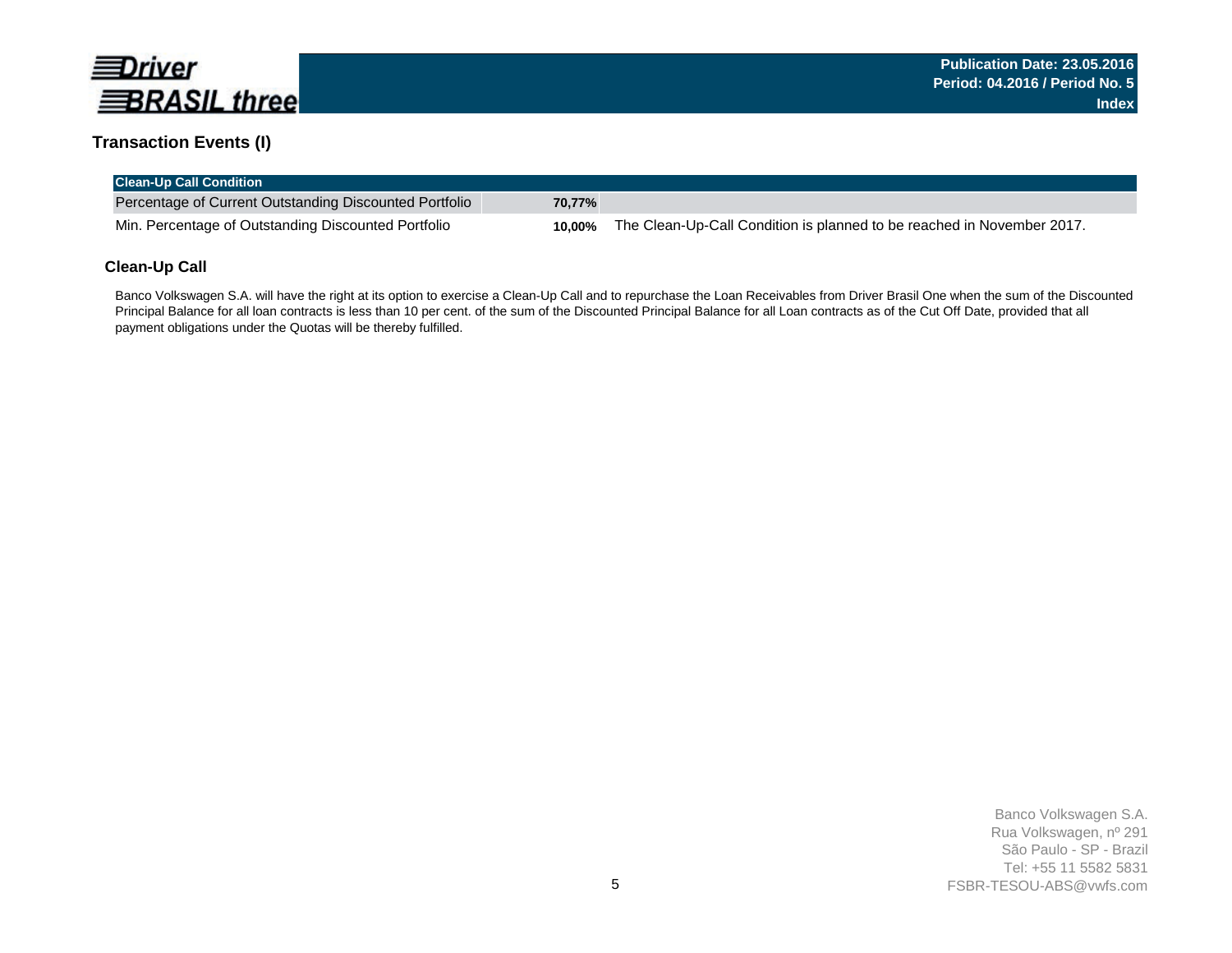

### **Transaction Events (II)**

| <b>Credit Enhancement Increase Conditions</b>                                                                                                                 |     |
|---------------------------------------------------------------------------------------------------------------------------------------------------------------|-----|
| Level 1a Credit Enhancement Increase Condition - Cumulative Late Delinguencies do not amount to 1.5% for any<br>Payment Date before and incp. 12/2016         | NO. |
| Level 1b Credit Enhancement Increase Condition -Cumulative Late Delinguencies do not amount to 3.5% for any<br>Payment Date between 01/2017 and incp. 12/2017 | NO. |
| Level 2 Credit Enhancement Increase Condition - Cumulative Late Delinguencies do not amount to 5.0% for any<br><b>Payment Date</b>                            | NO. |

|                                                         | <b>Outstanding</b><br><b>Discounted Principal</b><br><b>Balance (in Arrears)</b> | <b>Outstanding</b><br><b>Discounted Principal</b><br><b>Balance (at Late</b><br>Delinquency) |  |
|---------------------------------------------------------|----------------------------------------------------------------------------------|----------------------------------------------------------------------------------------------|--|
| Cumulative Late Delinguencies BOP<br>Late Delinquencies | R\$                                                                              | R\$                                                                                          |  |
| Cumulative Late Delinguencies EOP                       |                                                                                  |                                                                                              |  |
|                                                         |                                                                                  |                                                                                              |  |

R\$ 1.072.981.378,26 Cumulative Late Delinquency as percentage of DPB at Pool-Cut 0,00000% *Discounted Principal Balance as of Pool-Cut Date*

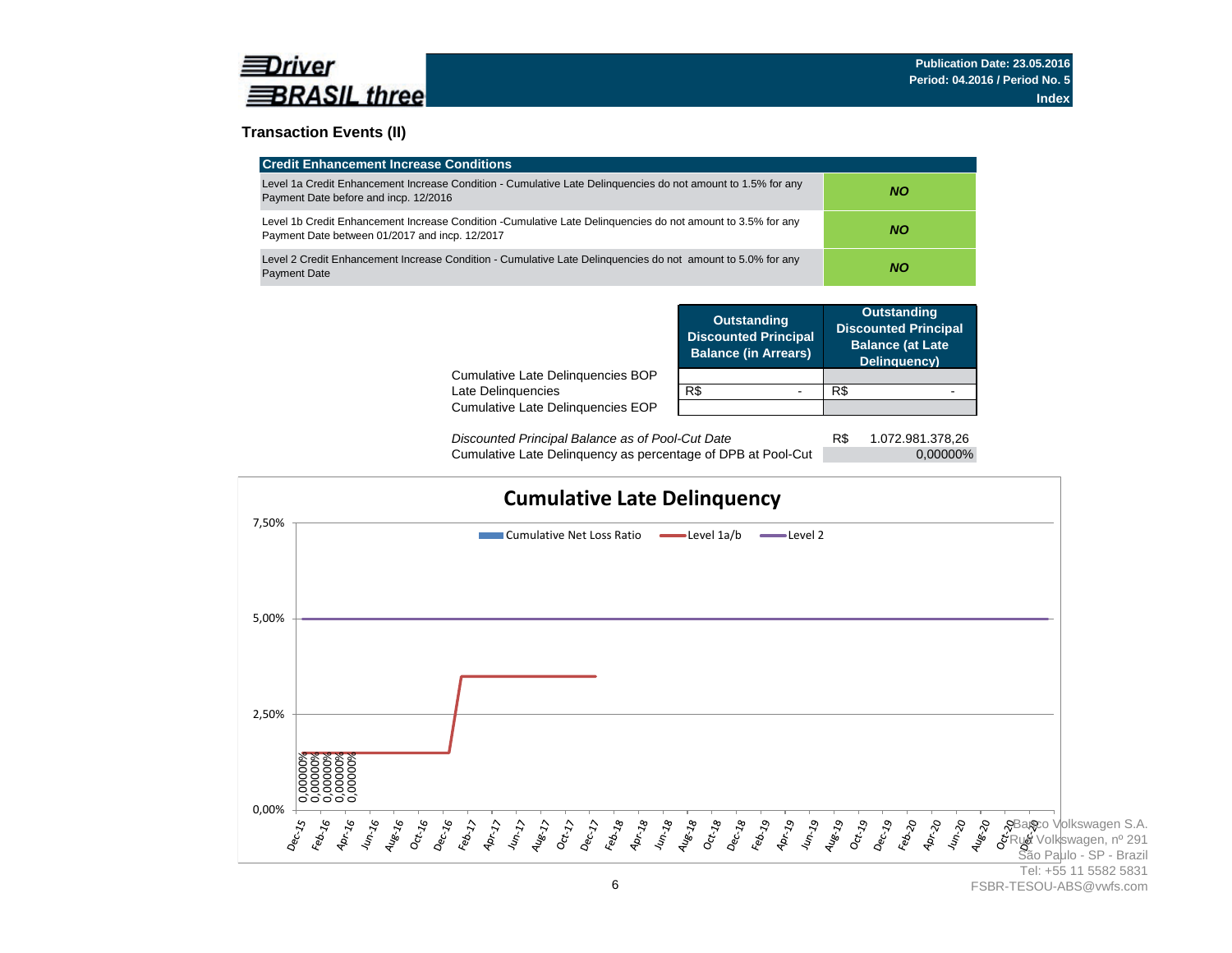

# **Transaction Events (III)**

| Administrator            | <b>Fitch</b>     |                 | <b>Moody's</b>   |                 |
|--------------------------|------------------|-----------------|------------------|-----------------|
| <b>BEM DTVM</b>          | <b>Long Term</b> | <b>Outlook</b>  | <b>Long Term</b> | <b>Outlook</b>  |
| Rating                   | AAA (bra)        | <b>Stable</b>   | Aaa.br           | <b>Stable</b>   |
|                          |                  |                 |                  |                 |
| <b>Custodian Bank</b>    | <b>Fitch</b>     |                 | Moody's          |                 |
| Banco Bradesco           | <b>Long Term</b> | <b>Outlook</b>  | <b>Long Term</b> | <b>Outlook</b>  |
| Rating                   | AAA (bra)        | Stable          | Aaa.br           | <b>Stable</b>   |
|                          |                  |                 |                  |                 |
| <b>Swap Counterparty</b> | <b>Fitch</b>     |                 | Moody's          |                 |
| Santander                | <b>Long Term</b> | <b>Outlook</b>  | <b>Long Term</b> | <b>Outlook</b>  |
| Rating                   | AAA (bra)        | <b>Negative</b> | Aaa.br           | <b>Negative</b> |
|                          |                  |                 |                  |                 |
| <b>Servicer</b>          | <b>Fitch</b>     |                 | Moody's          |                 |

| ervicer               | <b>Fitch</b> |      | Moody's                                   |      |  |
|-----------------------|--------------|------|-------------------------------------------|------|--|
| Banco Volkswagen S.A. |              |      | Long Term   Outlook   Long Term   Outlook |      |  |
| Rating                | n.a.         | n.a. | n.a.                                      | n.a. |  |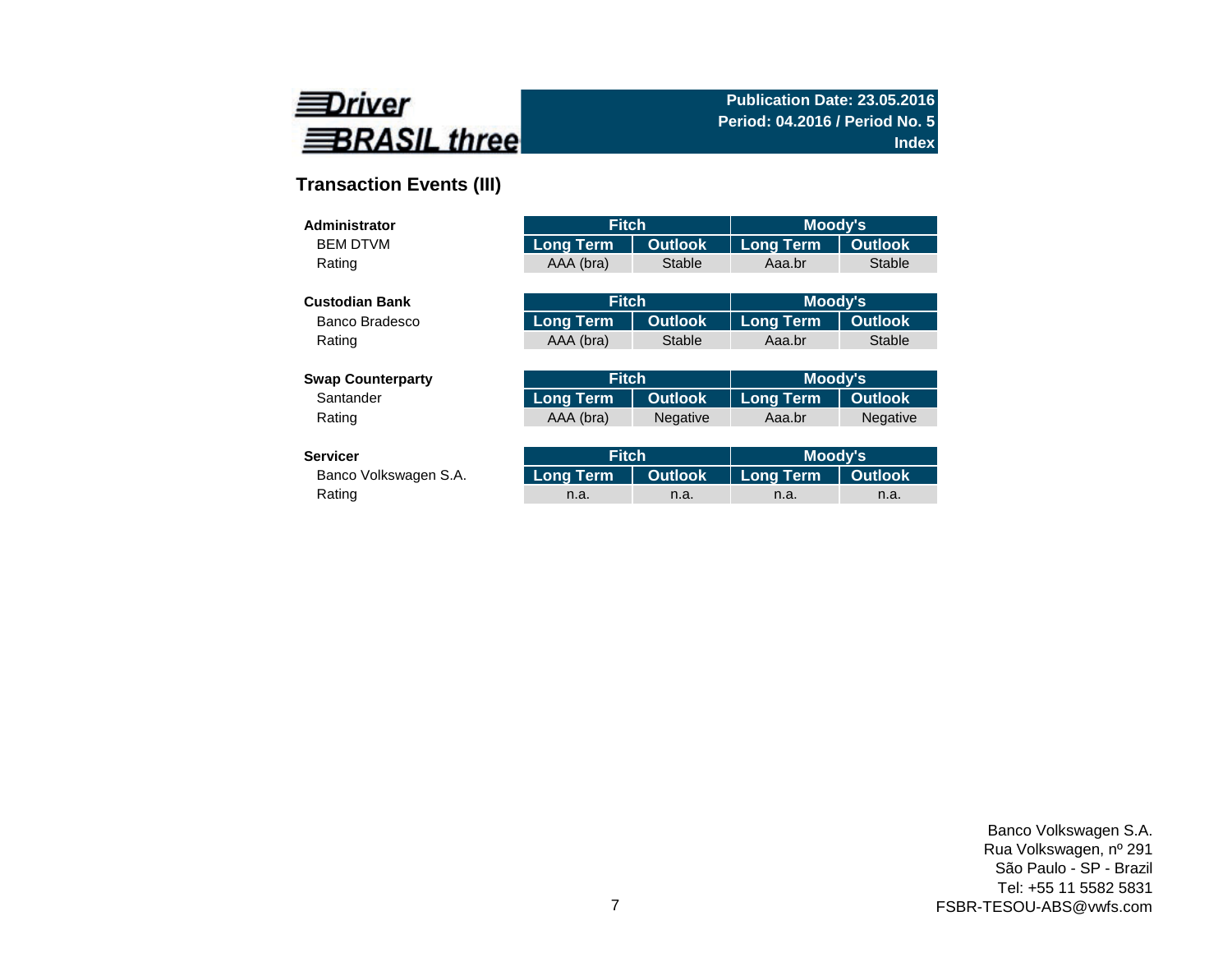

# **Information regarding the Notes I**

| <b>Rating at Issue Date</b>    |     | <b>Senior Quota</b> | <b>Mezzanine Quota</b> |  |
|--------------------------------|-----|---------------------|------------------------|--|
| Moody's                        |     | Aaa.br (sf)         | $A+(bra)$              |  |
| <b>Standard &amp; Poors</b>    |     | Aaa.br              | Aa2.br                 |  |
|                                |     |                     |                        |  |
| <b>Current Rating</b>          |     | <b>Senior Quota</b> | <b>Mezzanine Quota</b> |  |
| Moody's                        |     | Aaa.br (sf)         | Aaa.br (sf)            |  |
| <b>Standard &amp; Poors</b>    |     | Aaa.br              | Aa2.br                 |  |
|                                |     |                     |                        |  |
| <b>Information on Notes</b>    |     | <b>Senior Quota</b> | <b>Mezzanine Quota</b> |  |
| Legal maturity date            |     | December 2020       | December 2020          |  |
| <b>Scheduled Clean Up Call</b> |     | November 2017       | November 2017          |  |
| ISIN:                          |     | BRDRVRCTF006        | BRDRVRCTF014           |  |
| <b>Nominal Amount</b>          | R\$ | 10.000,00           | 10.000,00<br>R\$       |  |
|                                |     |                     |                        |  |
| <b>Information on Interest</b> |     | <b>Senior Quota</b> | <b>Mezzanine Quota</b> |  |
| Spread/Margin                  |     | $175$ bps           | $285$ bps              |  |
| <b>Index Rate</b>              |     | Daily CDI           | Daily CDI              |  |
| Fixed/Floating                 |     | floating            | floating               |  |
| <b>Current Coupon</b>          |     | Daily CDI + 175     | Daily CDI + 285        |  |
| Day Count Convention           |     | actual/252          | actual/252             |  |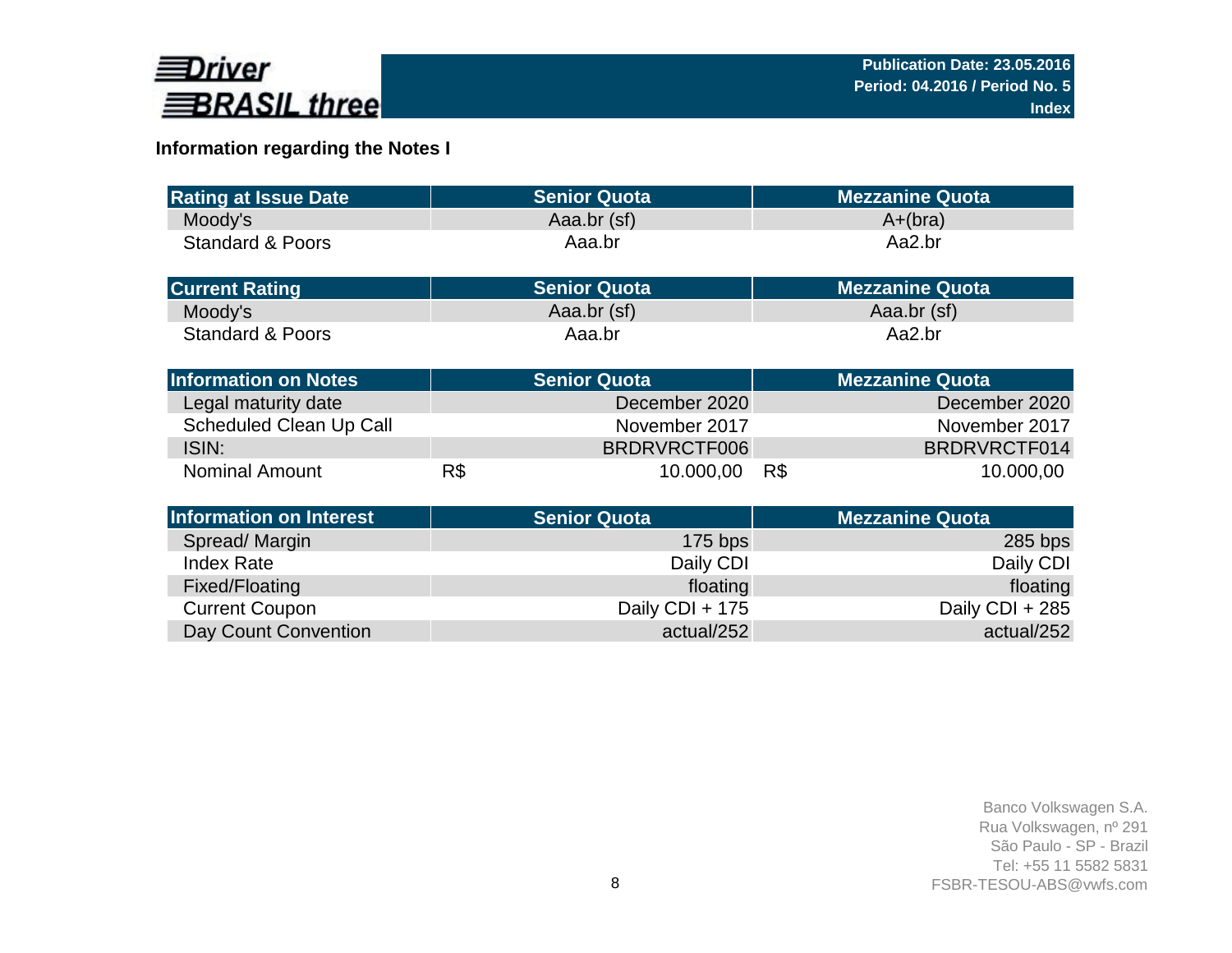

# **Information regarding the Notes II**

| <b>Monthly Period:</b>               | 30/4/2016                   |
|--------------------------------------|-----------------------------|
| Payment Date:                        | 6/4/2016                    |
| Interest Accrual Period (from/until) | 04/03/2016 until 06/04/2016 |
| Days accrued                         | 23                          |
| Index Rate                           | Daily CDI                   |
| Index Rate as of Month End           | 14.13%                      |
| Day Count Convention                 | actual/252                  |

| <b>Interest Payments</b>                      |  | Senior Quota   Mezzanine Quota |  |            |  |
|-----------------------------------------------|--|--------------------------------|--|------------|--|
| Total Interest Amount of the Reporting Period |  | R\$ 10.520.759,75 R\$          |  | 215.578,76 |  |

| <b>Note Balance</b>                     |     | <b>Senior Quota</b> |     | <b>Mezzanine Quota</b> |
|-----------------------------------------|-----|---------------------|-----|------------------------|
| Note Balance as of Beginning of Period  | R\$ | 800.752.000,00      | R\$ | 15.300.000,00          |
| Note Balance as of End of Period        | R\$ | 738.752.000,00      | R\$ | 15.300.000,00          |
| <b>Principal Amortization</b>           | R\$ | 62.000.000,00 R\$   |     | -                      |
|                                         |     |                     |     |                        |
| <b>Payments to Investors (per note)</b> |     | <b>Senior Quota</b> |     | <b>Mezzanine Quota</b> |
| Interest                                | R\$ | 105,89              | R\$ | 140,90                 |
| <b>Principal Amortization</b>           | R\$ | 623,99              | R\$ |                        |
| Number of Notes                         |     | 99.360              |     | 1.530                  |
|                                         |     |                     |     |                        |
| <b>Overcollateralisation</b>            |     | <b>Senior Quota</b> |     | <b>Mezzanine Quota</b> |
| Initial OC Percentage at Poolcut        |     | 7,3982%             |     | 5,9723%                |
| <b>Current OC Percentage</b>            |     | 10,0607%            |     | 8,1980%                |
| Target OC Percentage                    |     | 10,0000%            |     | 6,6000%                |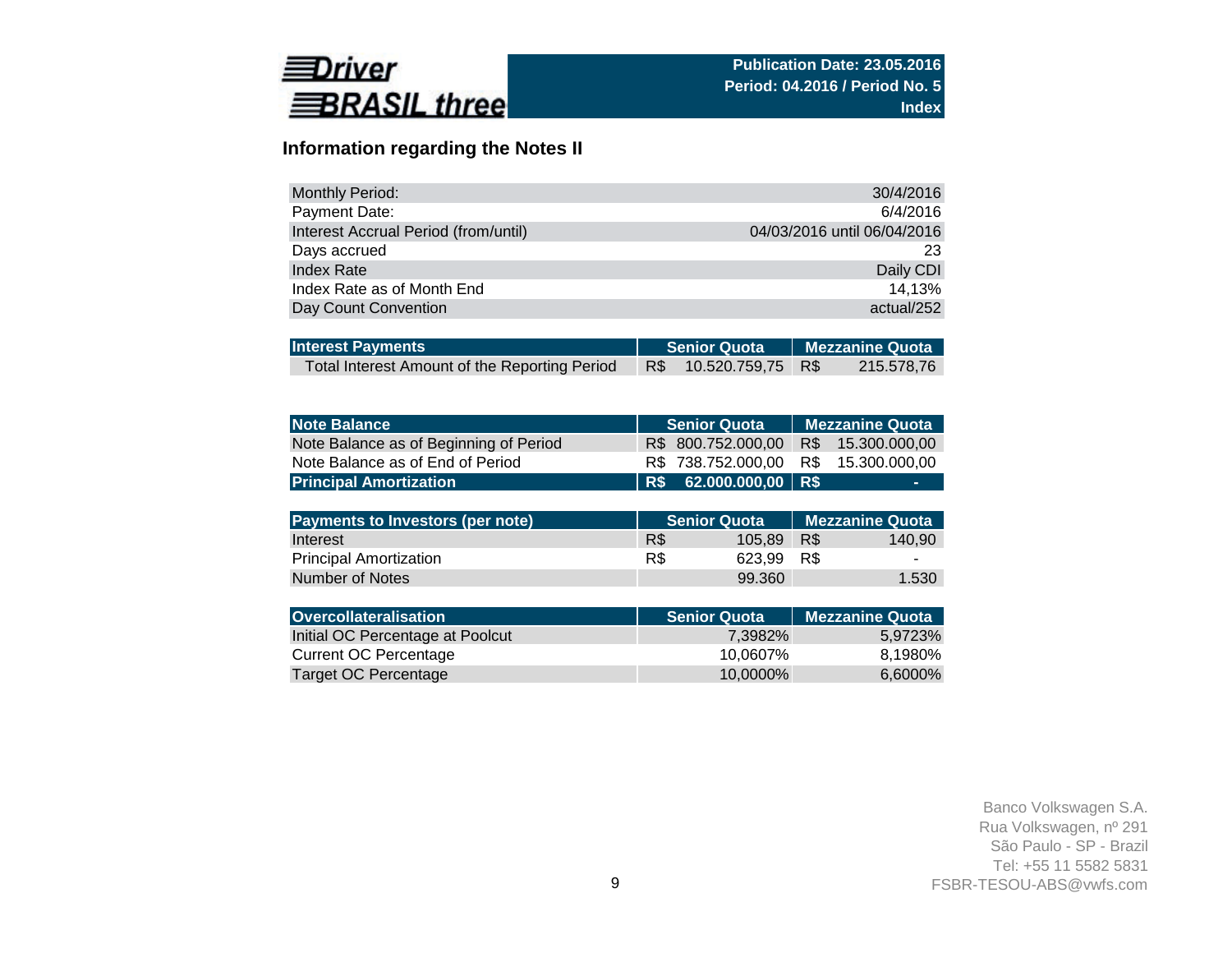

# **Credit Enhancement**

| <b>Credit Enhancement @ Pool-Cut</b> | % of Discounted Principal Balance | Value          |
|--------------------------------------|-----------------------------------|----------------|
| Mezzanine Quota                      | 1,43% R\$                         | 15.300.000,00  |
| <b>Subordinated Quota</b>            | 8,56% R\$                         | 91.900.000.00  |
| Overcollateralization                | 9,99% R\$                         | 107.200.000,00 |
| Cash Collateral Account              | 1,00% R\$                         | 10.729.813,78  |

### **Calculation of Credit Enhancement**

- The Senior Quota benefits from the Mezzanine, Subordinated Quotas and the Cash Collateral Account;
- The Mezanine Quota benefits from the Subordinated Quota and the Cash Collateral Account;
- The transaction starts with sequential amortisation and therefore initially only the Senior Quota will receive principal payments;

 ● The transaction switches into pro rata amortisation once an overcollateralisation percentage (i.e. credit enhancement excluding cash collateral) of OC-Percentage for the Senior Quota and OC-Percentage for the Mezanine Quota has been reached.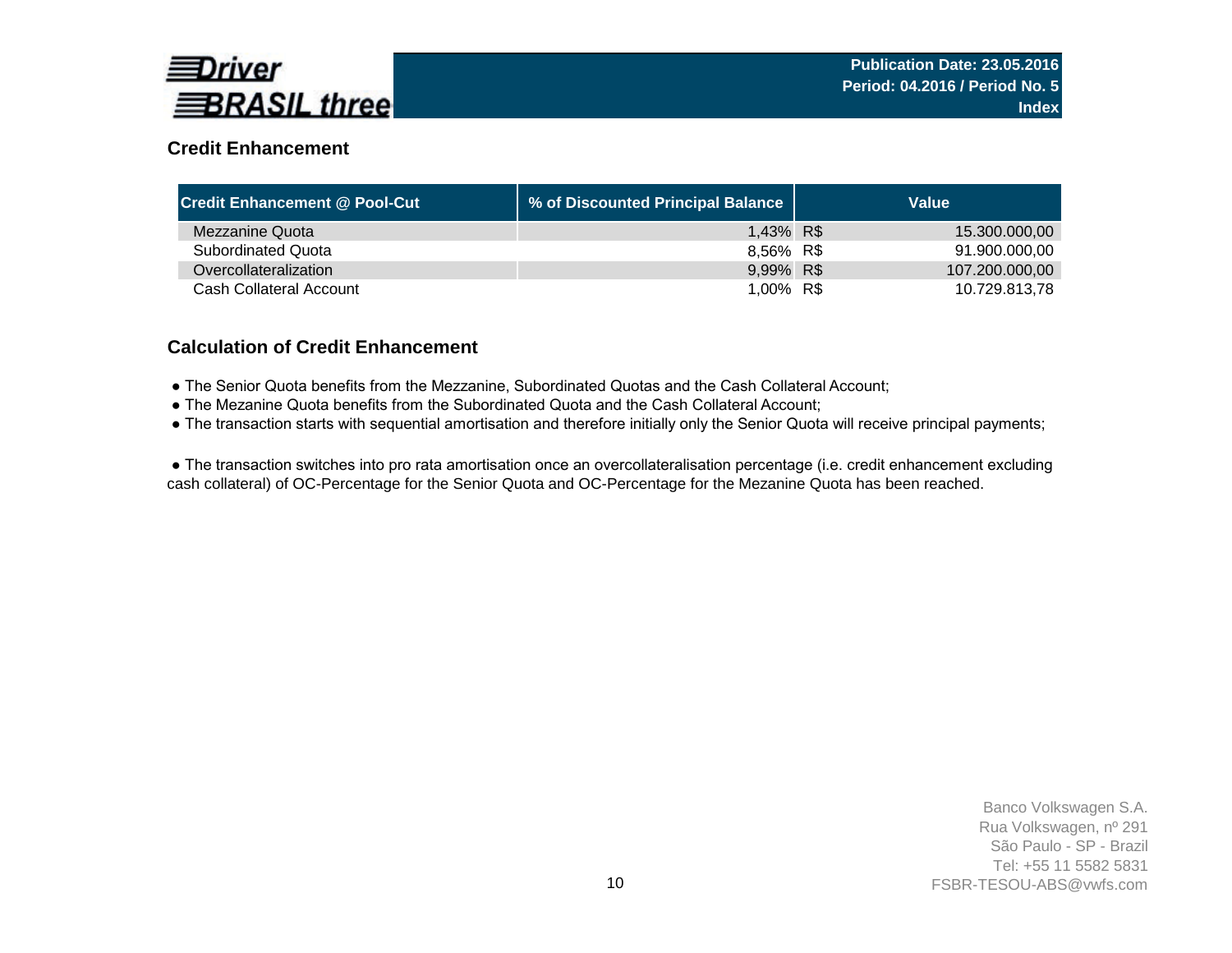

# **Swap Fixing / Waterfall**

| <b>Amortising Interest Rate Swap</b>             |     | <b>Senior Quota</b>           | <b>Mezzanine Quota</b>        |
|--------------------------------------------------|-----|-------------------------------|-------------------------------|
| Initial Principal                                | R\$ | 993.600.000,00                | R\$<br>15.300.000,00          |
| <b>Underlying Principal for Reporting Period</b> | R\$ | 738.752.000,00                | 15.300.000,00<br>R\$          |
| Paying Leg                                       |     | Fix Interest Rate             | <b>Fix Interest Rate</b>      |
| Receiving Leg                                    |     | <b>Floating Interest Rate</b> | <b>Floating Interest Rate</b> |
|                                                  |     |                               |                               |
| <b>Waterfall</b>                                 |     |                               |                               |
| <b>Available Distribution Amount</b>             | R\$ | 95.291.680,01                 |                               |
| 1) Fees                                          | R\$ | (160.000,00)                  |                               |
| 2) Net Swap Payments                             | R\$ | (1.577.226, 16)               |                               |
| 3) Interest Senior Quota                         | R\$ | (10.520.759,75)               |                               |
| 4) Interest Mezzanine Quota                      | R\$ | (215.578, 76)                 |                               |
| 5) Payment to Cash Collateral Account            | R\$ | (10.717.780,68)               |                               |
| 6) Redemption Senior Quota                       | R\$ | (62.000.000, 00)              |                               |
| 7) Redemption Mezzanine Quota                    | R\$ |                               |                               |
| 8) Redemption Subordinated Quota                 | R\$ | (10.100.000, 00)              |                               |
| 9) Remaining Amount Due to Rounding              | R\$ | (334, 66)                     |                               |
| <b>Remaining Balance from Current Period</b>     | R\$ | ۰                             |                               |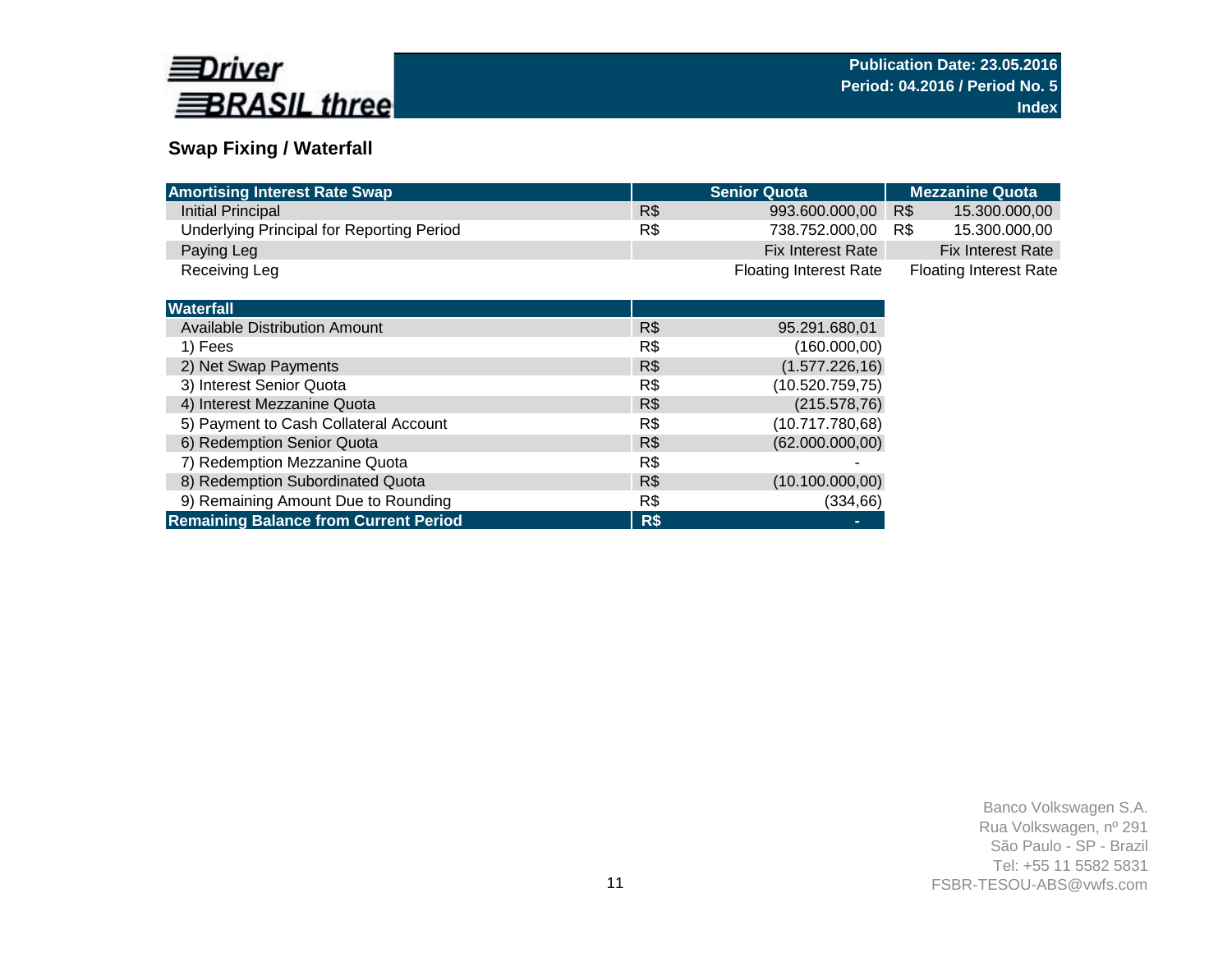

**Amortisation Profile I\***

|                         | <b>Senior Quota</b>        | <b>Mezzanine Quota</b>               |
|-------------------------|----------------------------|--------------------------------------|
| <b>Reporting Period</b> | <b>Actual Note Balance</b> | <b>Actual Note</b><br><b>Balance</b> |
| Poolcut                 | 993.600.000,00             | 15.300.000,00                        |
| 12/2015                 | 993.600.000,00             | 15.300.000,00                        |
| 01/2016                 | 993.600.000,00             | 15.300.000,00                        |
| 02/2016                 | 858.500.000,00             | 15.300.000,00                        |
| 03/2016                 | 800.752.000,00             | 15.300.000,00                        |
| 04/2016                 | 738.752.000,00             | 15.300.000,00                        |
| 05/2016                 | 684.752.000,00             | 15.300.000,00                        |
| 06/2016                 | 658.552.161,70             | 15.300.000,00                        |
| 07/2016                 | 615.137.284,10             | 15.300.000,00                        |
| 08/2016                 | 572.856.868,30             | 15.300.000,00                        |
| 09/2016                 | 531.196.845,65             | 15.300.000,00                        |
| 10/2016                 | 490.039.678,90             | 15.300.000,00                        |
| 11/2016                 | 449.436.332,75             | 15.300.000,00                        |
| 12/2016                 | 409.318.134,07             | 15.300.000,00                        |
| 01/2017                 | 369.739.227,73             | 13.967.926,38                        |
| 02/2017                 | 330.709.094,16             | 12.493.454,67                        |
| 03/2017                 | 292.091.279,62             | 11.034.559,45                        |
| 04/2017                 | 254.044.112,23             | 9.597.222,02                         |
| 05/2017                 | 216.431.793,20             | 8.176.312,19                         |
| 06/2017                 | 179.230.328,71             | 6.770.923,53                         |
| 07/2017                 | 142.516.848,28             | 5.383.969,82                         |
| 08/2017                 | 106.226.886,53             | 4.013.015,71                         |

<sup>+</sup>Based on the following assumptions: CPR of 14,5%, Clean Up Call at 10%, Net Losses at 1,25%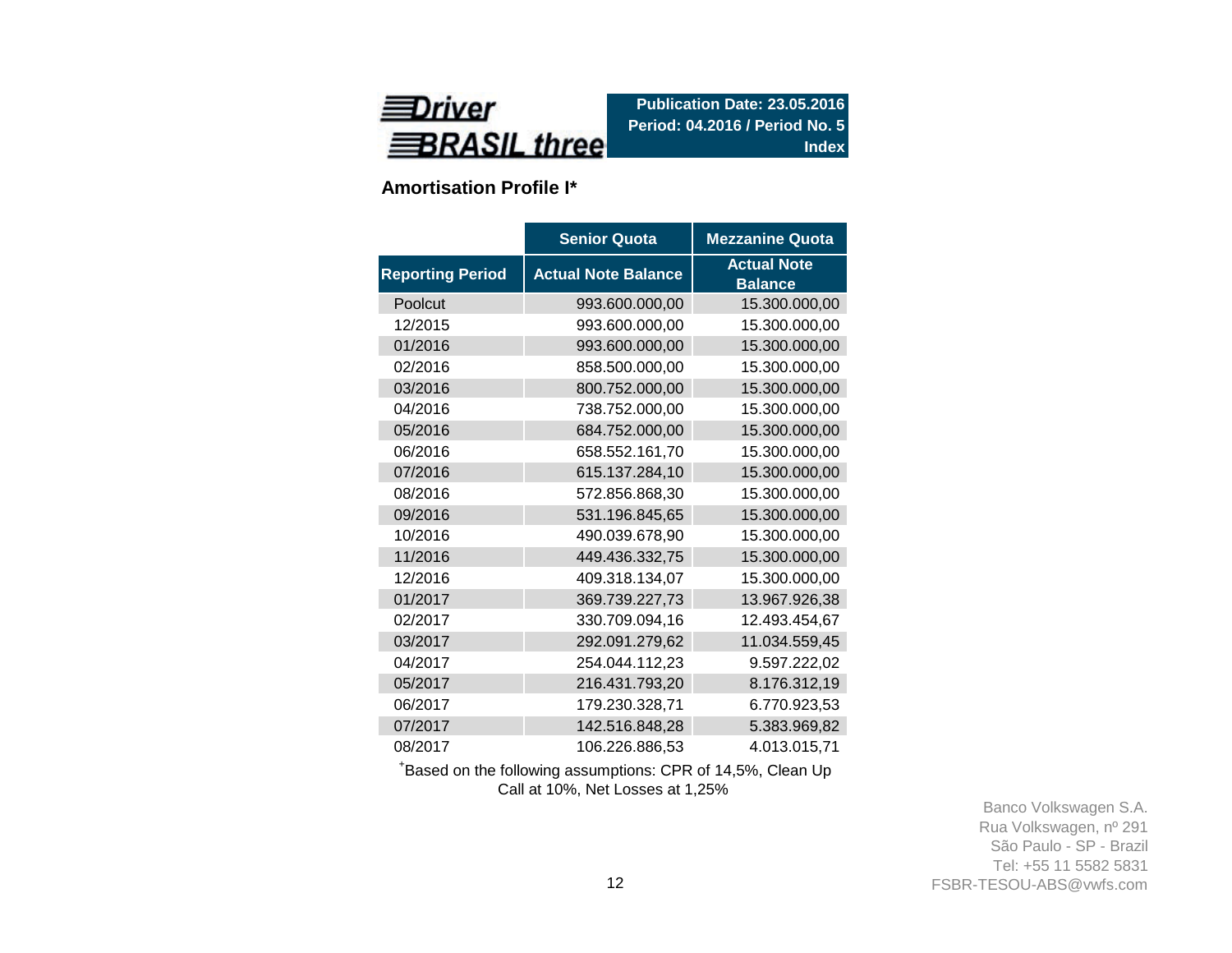

### **Amortisation Profile II**



10.000.000 5.000.000 **Burney** ORIGINAL OVER **BISTION ISLANDS** Journal R - 11/2016 0 **PINDAG Manufacture PARADISTICS BRANCE PATROL VS TON BOOM BURNER MARITAGE ONTROVER Madage** ozoote OSTRON BS2021 Poolicut 02/12/21 **Barrows Reporting Period**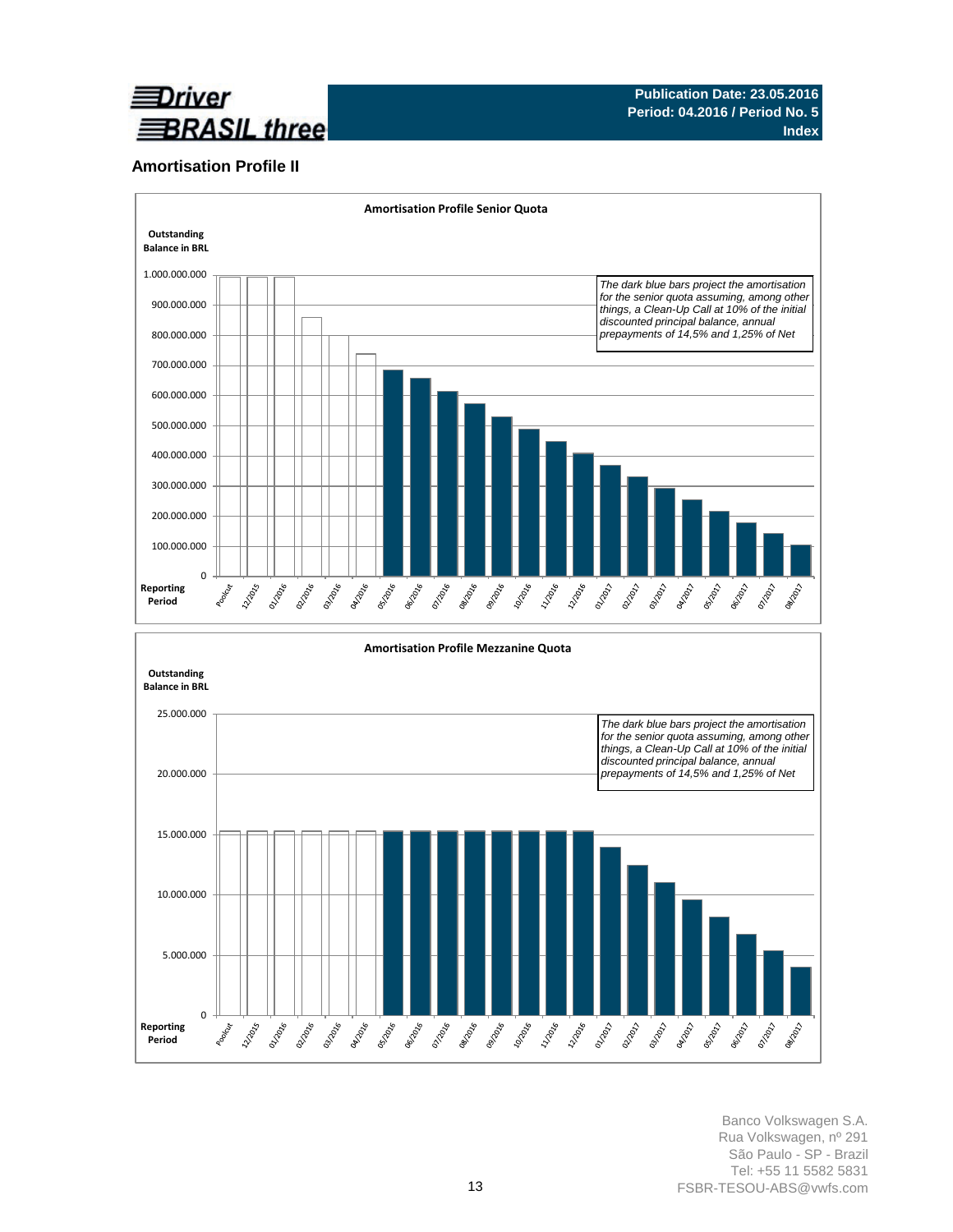

# **Run Out Schedule I**

| <b>Payment Date</b> | <b>Remaining Interest</b> |                |     | <b>Outstanding Discounted</b><br><b>Principal Balance</b> | <b>ABS Remaining</b><br><b>Nominal</b> |                |  |  |
|---------------------|---------------------------|----------------|-----|-----------------------------------------------------------|----------------------------------------|----------------|--|--|
| arrears             | R\$                       | 1.488.689,58   | R\$ | 6.286.040,42                                              | R\$                                    | 7.774.730,00   |  |  |
| 05/2016             | R\$                       | 10.594.505,10  | R\$ | 47.553.039,35                                             | R\$                                    | 58.147.544,45  |  |  |
| 06/2016             | R\$                       | 10.040.315,23  | R\$ | 47.127.499,82                                             | R\$                                    | 57.167.815,05  |  |  |
| 07/2016             | R\$                       | 9.386.106,29   | R\$ | 45.859.072,99                                             | R\$                                    | 55.245.179,28  |  |  |
| 08/2016             | R\$                       | 8.736.403,77   | R\$ | 44.554.828,56                                             | R\$                                    | 53.291.232,33  |  |  |
| 09/2016             | R\$                       | 8.103.318,75   | R\$ | 42.582.970,30                                             | R\$                                    | 50.686.289,05  |  |  |
| 10/2016             | R\$                       | 7.499.527,24   | R\$ | 39.811.499,34                                             | R\$                                    | 47.311.026,58  |  |  |
| 11/2016             | R\$                       | 6.932.548,06   | R\$ | 38.063.814,87                                             | R\$                                    | 44.996.362,93  |  |  |
| 12/2016             | R\$                       | 6.389.173,24   | R\$ | 36.786.254,12                                             | R\$                                    | 43.175.427,36  |  |  |
| 01/2017             | R\$                       | 5.864.419,12   | R\$ | 35.176.155,88                                             | R\$                                    | 41.040.575,00  |  |  |
| 02/2017             | R\$                       | 5.362.656,31   | R\$ | 33.536.738,75                                             | R\$                                    | 38.899.395,06  |  |  |
| 03/2017             | R\$                       | 4.883.851,38   | R\$ | 32.344.828,93                                             | R\$                                    | 37.228.680,31  |  |  |
| 04/2017             | R\$                       | 4.420.070,69   | R\$ | 30.620.750,32                                             | R\$                                    | 35.040.821,01  |  |  |
| 05/2017             | R\$                       | 3.984.837,20   | R\$ | 29.315.636,90                                             | R\$                                    | 33.300.474,10  |  |  |
| 06/2017             | R\$                       | 3.567.018,56   | R\$ | 27.597.455,40                                             | R\$                                    | 31.164.473,96  |  |  |
| 07/2017             | R\$                       | 3.173.002,62   | R\$ | 26.182.569,86                                             | R\$                                    | 29.355.572,48  |  |  |
| 08/2017             | R\$                       | 2.799.246,56   | R\$ | 24.078.943,38                                             | R\$                                    | 26.878.189,94  |  |  |
| 09/2017             | R\$                       | 2.455.133,54   | R\$ | 22.002.565,51                                             | R\$                                    | 24.457.699,05  |  |  |
| 10/2017             | R\$                       | 2.141.470,59   | R\$ | 20.056.205,03                                             | R\$                                    | 22.197.675,62  |  |  |
| 11/2017             | R\$                       | 1.854.795,35   | R\$ | 18.588.961,87                                             | R\$                                    | 20.443.757,22  |  |  |
| 12/2017             | R\$                       | 1.589.456,66   | R\$ | 17.332.182,64                                             | R\$                                    | 18.921.639,30  |  |  |
| 01/2018             | R\$                       | 1.341.327,26   | R\$ | 15.518.968,02                                             | R\$                                    | 16.860.295,28  |  |  |
| 02/2018             | R\$                       | 1.119.958,90   | R\$ | 13.955.667,82                                             | R\$                                    | 15.075.626,72  |  |  |
| 03/2018             | R\$                       | 920.711,69     | R\$ | 12.793.111,86                                             | R\$                                    | 13.713.823,55  |  |  |
| 04/2018             | R\$                       | 737.653,69     | R\$ | 11.279.885,73                                             | R\$                                    | 12.017.539,42  |  |  |
| 05/2018             | R\$                       | 576.497,18     | R\$ | 10.033.418,63                                             | R\$                                    | 10.609.915,81  |  |  |
| 06/2018             | R\$                       | 433.109,16     | R\$ | 8.687.216,36                                              | R\$                                    | 9.120.325,52   |  |  |
| 07/2018             | R\$                       | 309.240,72     | R\$ | 7.416.582,87                                              | R\$                                    | 7.725.823,59   |  |  |
| 08/2018             | R\$                       | 203.153,44     | R\$ | 5.729.127,38                                              | R\$                                    | 5.932.280,82   |  |  |
| 09/2018             | R\$                       | 121.408,44     | R\$ | 4.122.414,75                                              | R\$                                    | 4.243.823,19   |  |  |
| 10/2018             | R\$                       | 62.666,54      | R\$ | 2.489.967,50                                              | R\$                                    | 2.552.634,04   |  |  |
| 11/2018             | R\$                       | 27.196,29      | R\$ | 1.530.255,16                                              | R\$                                    | 1.557.451,45   |  |  |
| 12/2018             | R\$                       | 5.409,74       | R\$ | 380.610,21                                                | R\$                                    | 386.019,95     |  |  |
| <b>Total</b>        | R\$                       | 117.124.878,89 | R\$ | 759.395.240,53                                            | R\$                                    | 876.520.119,42 |  |  |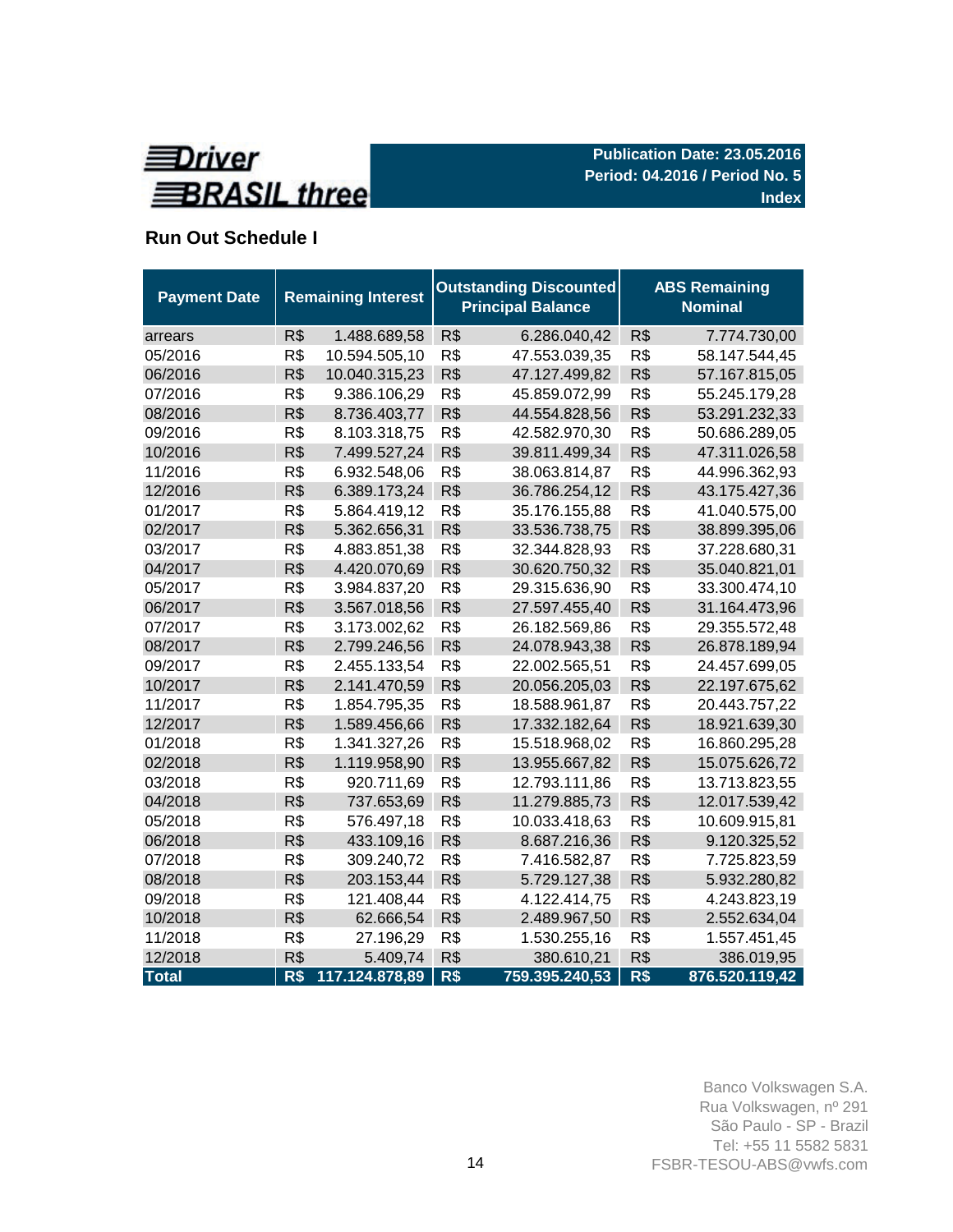

**Run Out Schedule II**

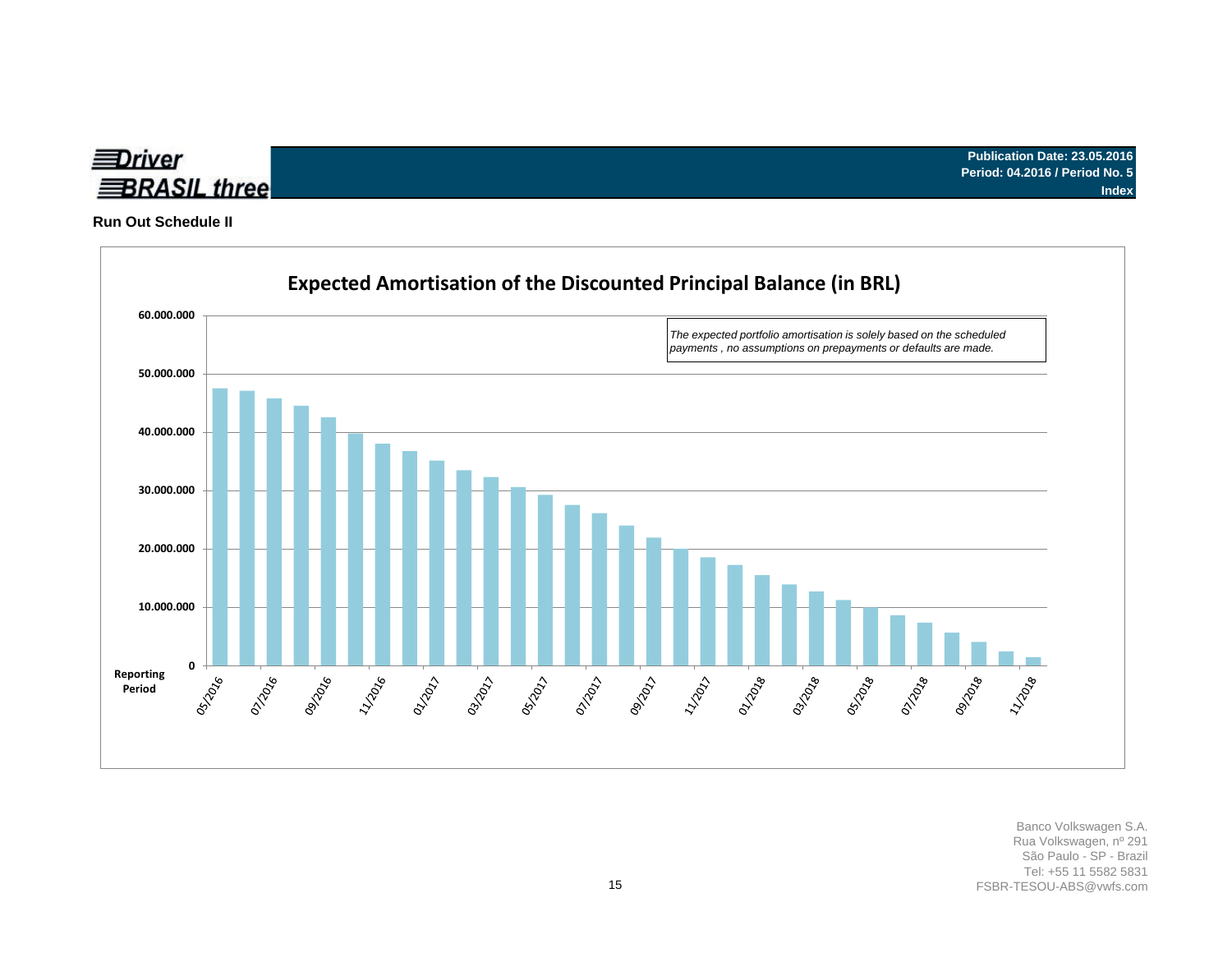#### **Overview Outstanding Contracts**

| <b>Status</b>              | Number of<br><b>Contracts</b> | <b>Outstanding Discounted</b><br><b>Principal Balance</b> |
|----------------------------|-------------------------------|-----------------------------------------------------------|
| <b>Beginning of Period</b> | 65.559 R\$                    | 815.074.093.62                                            |
| End of Period              | 63.653 R\$                    | 759.395.240.53                                            |
| <b>Total</b>               | 1.906 R\$                     | 55.678.853.09                                             |

| Walk b/w BOP and EOP    | Number of        |
|-------------------------|------------------|
|                         | <b>Contracts</b> |
| <b>Early Settlement</b> | 909              |
| Write-Off               |                  |
| End of Term             | 980              |
| Renegotiation           | 17               |
| <b>Total</b>            | 1.906            |

| <b>Total Portfolio as of Beginning of Period</b> |                                                                                                                           |                |                    |                          | <b>Type of Car</b>  |                               |                                                              | <b>Customer Type</b> |                  |                          |     |                  |                                                                                     |     |               |
|--------------------------------------------------|---------------------------------------------------------------------------------------------------------------------------|----------------|--------------------|--------------------------|---------------------|-------------------------------|--------------------------------------------------------------|----------------------|------------------|--------------------------|-----|------------------|-------------------------------------------------------------------------------------|-----|---------------|
|                                                  |                                                                                                                           |                | <b>New Vehicle</b> |                          | <b>Used Vehicle</b> |                               | Retail                                                       | Corporate            |                  |                          |     |                  |                                                                                     |     |               |
| <b>Contract Status Development</b>               | Number of   Outstanding Discounted   Number of   Outstanding Discounted  <br><b>Principal Balance</b><br><b>Contracts</b> |                | <b>Contracts</b>   | <b>Principal Balance</b> |                     | Number of<br><b>Contracts</b> | Outstanding Discounted Number of<br><b>Principal Balance</b> |                      | <b>Contracts</b> | <b>Principal Balance</b> |     | <b>Contracts</b> | Outstanding Discounted Number of Outstanding Discounted<br><b>Principal Balance</b> |     |               |
| Current                                          | 62.295 R\$                                                                                                                |                | 768.499.750.31     | 55.019 R\$               |                     | 689.238.416.57                | 7.276 R\$                                                    |                      | 79.261.333.74    | 56,302 R\$               |     | 677.552.741.25   | 5.993 R\$                                                                           |     | 90.947.009.06 |
| <b>Early Settlement</b>                          | 3.261 R\$                                                                                                                 |                |                    | 2.833 R\$                |                     |                               |                                                              | 428 R\$              |                  | 2.910 R\$                |     |                  | 351 R\$                                                                             |     |               |
| Delinguent                                       | 3.264 R\$                                                                                                                 |                | 46.574.343.31      | 2.716 R\$                |                     | 39.572.708.19                 |                                                              | 548 R\$              | 7.001.635.12     | 2.939 R\$                |     | 40.354.286.02    | 325 R\$                                                                             |     | 6.220.057.29  |
| Write Off                                        |                                                                                                                           | 0 <sub>R</sub> |                    |                          | R\$                 |                               |                                                              | 0 <sub>R</sub>       |                  |                          | R\$ |                  |                                                                                     | R\$ |               |
| End of Term                                      | 8.572 R\$                                                                                                                 |                | $-$                | 8.185 R\$                |                     |                               |                                                              | 387 R\$              | $\sim$           | 7.330 R\$                |     | $\sim$           | 1.242 R\$                                                                           |     |               |
| Renegotiation                                    |                                                                                                                           | 43 R\$         |                    | 39                       | R\$                 |                               |                                                              | R\$                  |                  | 40                       | R\$ |                  |                                                                                     | R\$ |               |
| <b>Total</b>                                     | 65.559 R\$                                                                                                                |                | 815.074.093.62     | 57.735 R\$               |                     | 728.811.124.76                | 7.824 R\$                                                    |                      | 86.262.968.86    | 59.241 R\$               |     | 717.907.027.27   | 6.318 R\$                                                                           |     | 97.167.066.35 |

|                                    | <b>Total Portfolio as of End of Period</b>                                                     |        |                    |                          |     |                  | <b>Type of Car</b>       |               |                  | <b>Customer Type</b>     |        |                  |                                                                                                                                                              |         |               |
|------------------------------------|------------------------------------------------------------------------------------------------|--------|--------------------|--------------------------|-----|------------------|--------------------------|---------------|------------------|--------------------------|--------|------------------|--------------------------------------------------------------------------------------------------------------------------------------------------------------|---------|---------------|
|                                    |                                                                                                |        | <b>New Vehicle</b> | <b>Used Vehicle</b>      |     |                  |                          | <b>Retail</b> | Corporate        |                          |        |                  |                                                                                                                                                              |         |               |
| <b>Contract Status Development</b> | Number of   Outstanding Discounted   Number of<br><b>Principal Balance</b><br><b>Contracts</b> |        | <b>Contracts</b>   | <b>Principal Balance</b> |     | <b>Contracts</b> | <b>Principal Balance</b> |               | <b>Contracts</b> | <b>Principal Balance</b> |        | <b>Contracts</b> | Outstanding Discounted  Number of  Outstanding Discounted  Number of  Outstanding Discounted  Number of  Outstanding Discounted <br><b>Principal Balance</b> |         |               |
| Current                            | 56,420 R\$                                                                                     |        | 661.300.359,69     | 49.715 R\$               |     | 591.385.068.94   | 6.705 R\$                |               | 69.915.290.75    | 51.275 R\$               |        | 587.020.260.47   | 5.145 R\$                                                                                                                                                    |         | 74.280.099.22 |
| <b>Early Settlement</b>            | 4.170 R\$                                                                                      |        |                    | 3.622 R\$                |     |                  |                          | 548 R\$       |                  | 3.739 R\$                |        |                  |                                                                                                                                                              | 431 R\$ |               |
| Delinguent                         | 7.233 R\$                                                                                      |        | 98.094.880,84      | 6.329 R\$                |     | 86.961.810.11    |                          | 904 R\$       | 11.133.070.73    | 6.311                    | R\$    | 82.905.394,50    |                                                                                                                                                              | 922 R\$ | 15.189.486,34 |
| Write Off                          |                                                                                                | 0 R\$  |                    |                          | R\$ |                  |                          | 0 R\$         |                  |                          | R\$    |                  |                                                                                                                                                              | R\$     |               |
| End of Term                        | 9.552 R\$                                                                                      |        | $\sim$             | 9.072 R\$                |     | $\sim$           |                          | 480 R\$       | $\sim$           | 8.139 R\$                |        | $\overline{a}$   | 1.413 R\$                                                                                                                                                    |         | $-$           |
| Renegotiation                      |                                                                                                | 60 R\$ |                    | 54 R\$                   |     |                  |                          | 6 R\$         |                  |                          | 57 R\$ |                  |                                                                                                                                                              | R\$     |               |
| <b>Total</b>                       | 63.653 R\$                                                                                     |        | 759.395.240.53     | 56.044 R\$               |     | 678.346.879.05   | 7.609 R\$                |               | 81.048.361.48    | 57.586 R\$               |        | 669.925.654.97   | $6.067$ R\$                                                                                                                                                  |         | 89.469.585.56 |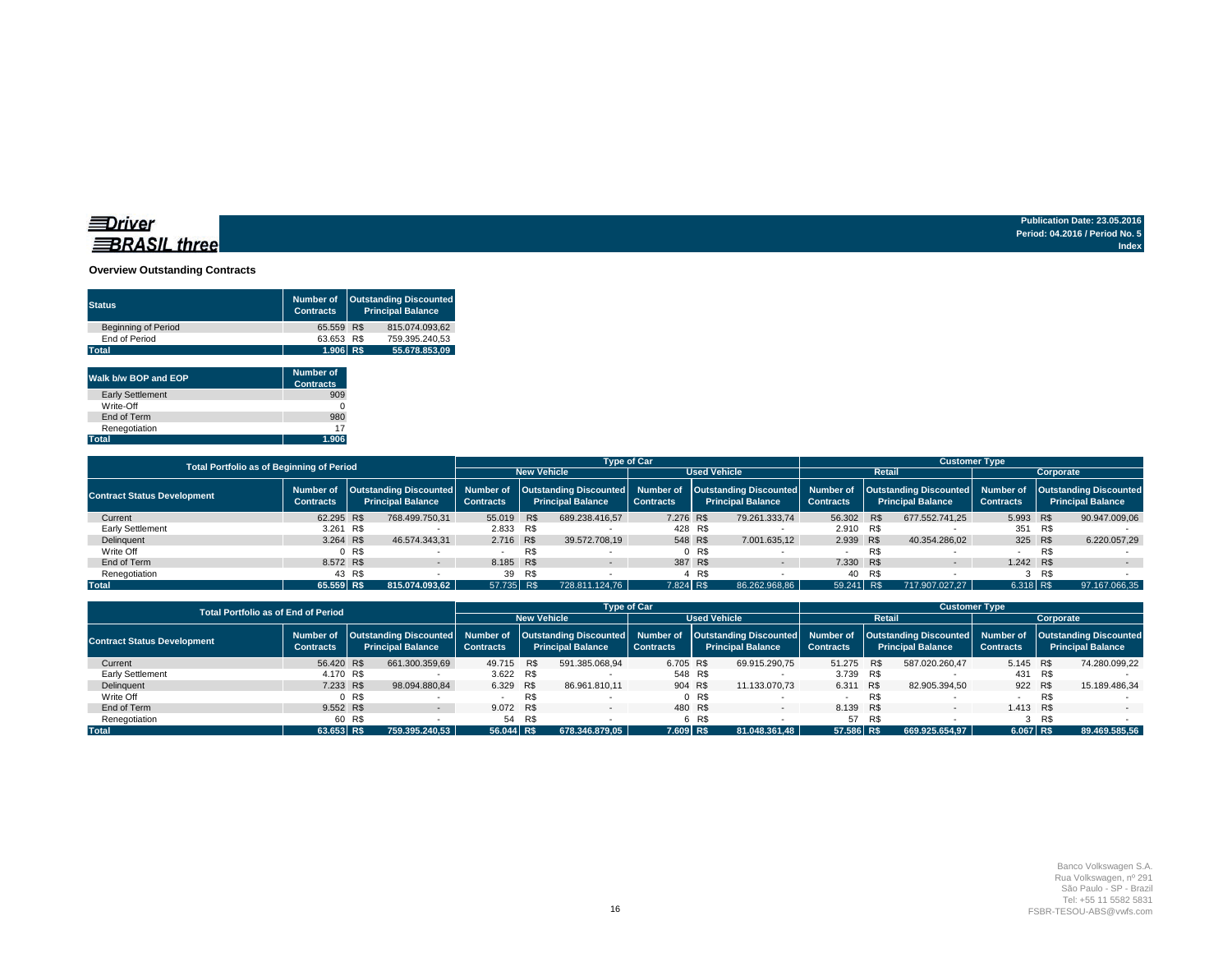| ≣Driver             | Publication Date: 23.05.2016   |
|---------------------|--------------------------------|
|                     | Period: 04.2016 / Period No. 5 |
| <b>BRASIL</b> three | Index                          |
|                     |                                |

#### **Delinquencies**

| <b>Delinquent Contracts</b> |                  |                                   |             |                             |                          |                                 |                             |                    | <b>Type of Car</b> |                |                             | <b>Customer Type</b> |                             |                  |                      |  |  |
|-----------------------------|------------------|-----------------------------------|-------------|-----------------------------|--------------------------|---------------------------------|-----------------------------|--------------------|--------------------|----------------|-----------------------------|----------------------|-----------------------------|------------------|----------------------|--|--|
|                             |                  |                                   |             |                             |                          |                                 |                             | <b>New Vehicle</b> |                    |                | <b>Used Vehicle</b>         |                      | <b>Retai</b>                | Corporate        |                      |  |  |
|                             | Number of        |                                   | Outstanding |                             | Percentage of            | Outstanding<br><b>Number of</b> |                             | <b>Number of</b>   | <b>Outstanding</b> |                | Number o                    | Outstanding          | <b>Number of</b>            | Outstanding      |                      |  |  |
| Delinquency Profile         | <b>Contracts</b> | Percentage of<br><b>Contracts</b> |             | <b>Discounted Principal</b> | <b>Discounted</b>        | <b>Contracts</b>                | <b>Discounted Principal</b> |                    | <b>Contracts</b>   |                | <b>Discounted Principal</b> | <b>Contracts</b>     | <b>Discounted Principal</b> | <b>Contracts</b> | Discounted Principal |  |  |
|                             |                  |                                   |             | <b>Balance</b>              | <b>Principal Balance</b> |                                 | <b>Balance</b>              |                    |                    | <b>Balance</b> |                             |                      | <b>Balance</b>              |                  | <b>Balance</b>       |  |  |
| from $1 - 14$ days          | 6.938            | 95.92% R\$                        |             | 5.719.404,89                | 90,99%                   | 6.093 R\$                       |                             | 5.220.426.02       | 845 R\$            |                | 498.978.87                  | 6.069                | 4.693.776                   | 869              | 1.025.629            |  |  |
| from $15 - 30$ days         | 175              | 2,42% R\$                         |             | 253.908,19                  | 4,04%                    | 133 R\$                         |                             | 210.058,53         |                    | 42 R\$         | 43.849,66                   | 152                  | 202.559                     | 23               | 51.349               |  |  |
| from $31 - 60$ days         | 64               | 0.88% R\$                         |             | 145.785,83                  | 2,32%                    |                                 | 53 R\$                      | 131.139.94         |                    | 11 R\$         | 14,645.89                   | 45                   | 72.203                      | 19               | 73.583               |  |  |
| from $61 - 90$ days         | 30               | 0,41% R\$                         |             | 72.034,47                   | 1,15%                    |                                 | 27 R\$                      | 66.089.88          |                    | 3 R\$          | 5.944.59                    | 24                   | 50.866                      |                  | 21.169               |  |  |
| from 91 - 120 days          | 26               | 0.36% R\$                         |             | 94.907.04                   | 1.51%                    |                                 | 23 R\$                      | 89.565.40          |                    | 3 R\$          | 5.341.64                    | 21                   | 66.766                      |                  | 28.141               |  |  |
| <b>Total</b>                | 7.233            | 100.00% R\$                       |             | 6.286.040.42                | 100,00%                  | 6.329 R\$                       |                             | 5.717.279.77       | 904 RS             |                | 568.760,65                  | 6.311 R\$            | 5.086.169.23                | 922 RS           | 1.199.871,19         |  |  |

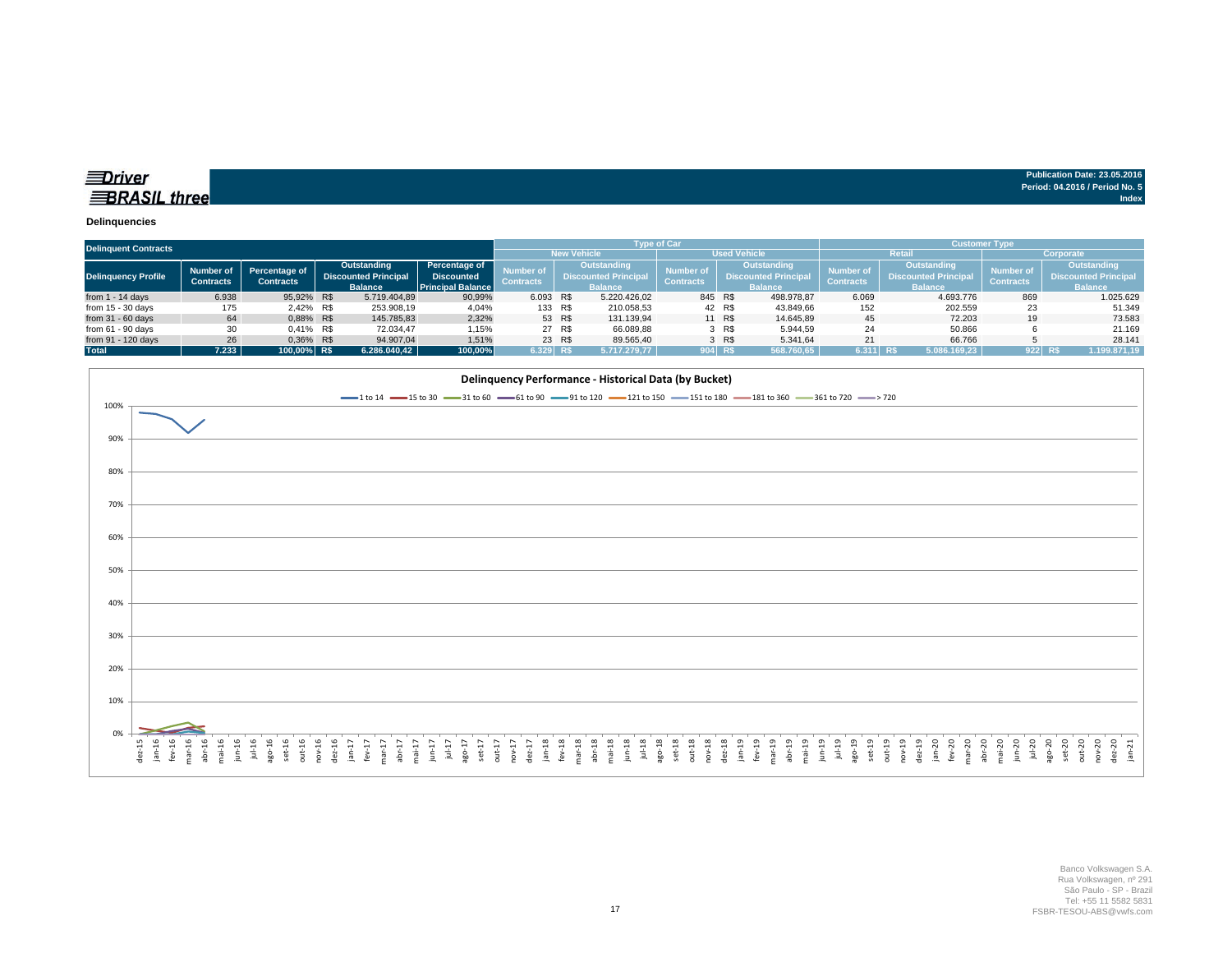

# **Recoveries**

| <b>Relevant Pool-Cut Data</b>      |   |
|------------------------------------|---|
| Number of Contracts                | - |
| <b>Outstanding Nominal Balance</b> | - |

| $(+)$<br>Outstanding<br>Nominal Balance at Transactions/<br>Day of Write Off | (-)<br><b>Prior</b><br>Negotiations | $(-)$<br><b>Recoveries</b>      | (-)                             | $(=)$<br>Discounts for   Current Outstanding<br>for Current Period Current Period Nominal Balance |
|------------------------------------------------------------------------------|-------------------------------------|---------------------------------|---------------------------------|---------------------------------------------------------------------------------------------------|
| R\$                                                                          | R\$                                 | R\$<br>$\overline{\phantom{0}}$ | R\$<br>$\overline{\phantom{a}}$ | R\$                                                                                               |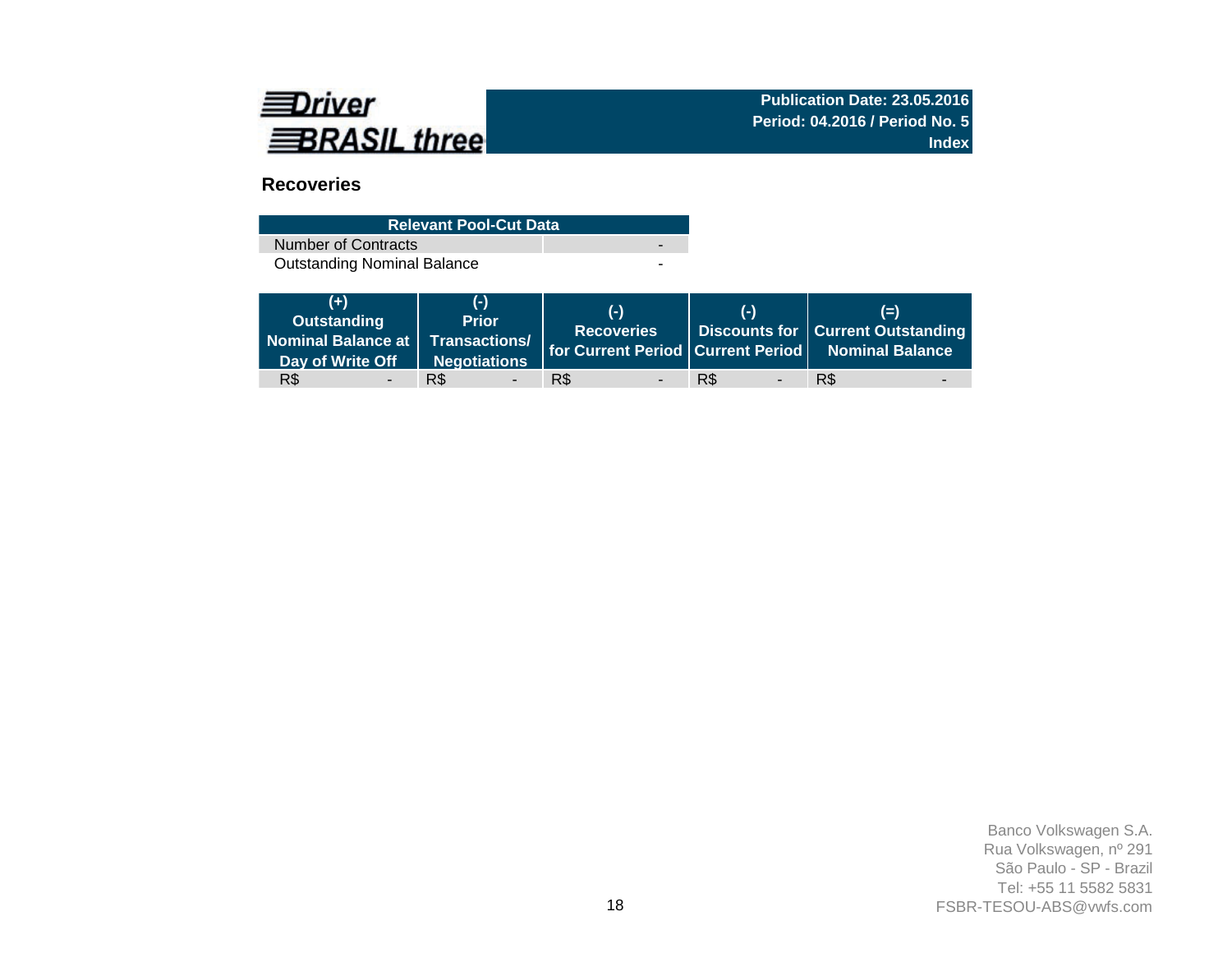**EDriver BRASIL** three

**Publication Date: 23.05.2016 Period: 04.2016 / Period No. 5 Index**

**Pool Data I**

|                                                                   |                               |                            | <b>Total Porfolio</b>                                        |                |                                                                   |                               |                                                                     |                     | <b>Type of Car</b>                   |                                                              |               | <b>Customer Type</b>                 |  |                                                                     |                                      |                                                                     |  |  |  |
|-------------------------------------------------------------------|-------------------------------|----------------------------|--------------------------------------------------------------|----------------|-------------------------------------------------------------------|-------------------------------|---------------------------------------------------------------------|---------------------|--------------------------------------|--------------------------------------------------------------|---------------|--------------------------------------|--|---------------------------------------------------------------------|--------------------------------------|---------------------------------------------------------------------|--|--|--|
|                                                                   |                               |                            |                                                              |                |                                                                   |                               | <b>New Vehicle</b>                                                  | <b>Used Vehicle</b> |                                      |                                                              |               | <b>Retail</b>                        |  | Corporate                                                           |                                      |                                                                     |  |  |  |
| <b>Distribution by</b><br><b>Contract</b><br><b>Concentration</b> | Number of<br><b>Contracts</b> | Percentage<br>of Contracts | Outstanding<br><b>Discounted Principal</b><br><b>Balance</b> |                | Percentage of<br><b>Discounted</b><br>Principal<br><b>Balance</b> | Number of<br><b>Contracts</b> | <b>Outstanding</b><br><b>Discounted Principal</b><br><b>Balance</b> |                     | <b>Number of</b><br><b>Contracts</b> | Outstanding<br><b>Discounted Principal</b><br><b>Balance</b> |               | <b>Number of</b><br><b>Contracts</b> |  | <b>Outstanding</b><br><b>Discounted Principal</b><br><b>Balance</b> | <b>Number of</b><br><b>Contracts</b> | <b>Outstanding</b><br><b>Discounted Principal</b><br><b>Balance</b> |  |  |  |
|                                                                   | 59.816                        | 93.97% R\$                 |                                                              | 708.933.332.45 | 93,35%                                                            | 52.360 R\$                    |                                                                     | 629.961.599.58      |                                      | 7.456 R\$                                                    | 78.971.732.87 | 56.172 R\$                           |  | 650.922.450.62                                                      | 3.644                                | 58.010.882                                                          |  |  |  |
| $2 - 3$                                                           | 2.619                         | 4.11% R\$                  |                                                              | 37.022.780,02  | 4,88%                                                             | 2.471 R\$                     |                                                                     | 35.032.743,17       |                                      | 148 R\$                                                      | 1.990.036,85  | 1.414 R\$                            |  | 19.003.204,35                                                       | 1.205                                | 18.019.576                                                          |  |  |  |
| $4 - 5$                                                           | 438                           | 0.69% R\$                  |                                                              | 5.427.608.77   | 0,71%                                                             | 436 R\$                       |                                                                     | 5.388.869.47        |                                      | 2 R\$                                                        | 38.739.30     |                                      |  |                                                                     | 438                                  | 5.427.609                                                           |  |  |  |
| $6 - 10$                                                          | 478                           | 0.75% R\$                  |                                                              | 5.046.078.79   | 0,66%                                                             | 475 R\$                       |                                                                     | 4.998.226,33        |                                      | 3 R\$                                                        | 47.852.46     |                                      |  |                                                                     | 478                                  | 5.046.079                                                           |  |  |  |
| >10                                                               | 302                           | 0.47% R\$                  |                                                              | 2.965.440.50   | 0,39%                                                             | 302 R\$                       |                                                                     | 2.965.440.50        |                                      | 0 <sub>R</sub>                                               |               |                                      |  |                                                                     | 302                                  | 2.965.441                                                           |  |  |  |
| <b>Total</b>                                                      | 63.653                        | 100.00% R\$                |                                                              | 759.395.240,53 | 100,00%                                                           | 56.044 R\$                    |                                                                     | 678.346.879.05      |                                      | 7.609 R\$                                                    | 81.048.361.48 | 57.586 R\$                           |  | 669.925.654.97                                                      | $6.067$ R\$                          | 89.469.585,56                                                       |  |  |  |

|                                                    |                                         |                            | <b>Total Porfolio</b>                                               |                                                                   |                                      |                                                                     |              | <b>Type of Car</b>                   |                     |                                                              | <b>Customer Type</b>                 |               |                                                              |                                      |        |                                                                     |  |
|----------------------------------------------------|-----------------------------------------|----------------------------|---------------------------------------------------------------------|-------------------------------------------------------------------|--------------------------------------|---------------------------------------------------------------------|--------------|--------------------------------------|---------------------|--------------------------------------------------------------|--------------------------------------|---------------|--------------------------------------------------------------|--------------------------------------|--------|---------------------------------------------------------------------|--|
|                                                    |                                         |                            |                                                                     |                                                                   |                                      | <b>New Vehicle</b>                                                  |              |                                      | <b>Used Vehicle</b> |                                                              |                                      | <b>Retail</b> | Corporate                                                    |                                      |        |                                                                     |  |
| <b>Distribution by largest</b><br><b>customers</b> | <b>Contract</b><br><b>Concentration</b> | Percentage<br>of Contracts | <b>Outstanding</b><br><b>Discounted Principal</b><br><b>Balance</b> | Percentage of<br><b>Discounted</b><br>Principal<br><b>Balance</b> | <b>Number of</b><br><b>Contracts</b> | <b>Outstanding</b><br><b>Discounted Principal</b><br><b>Balance</b> |              | <b>Number of</b><br><b>Contracts</b> |                     | Outstanding<br><b>Discounted Principal</b><br><b>Balance</b> | <b>Number of</b><br><b>Contracts</b> |               | Outstanding<br><b>Discounted Principal</b><br><b>Balance</b> | <b>Number of</b><br><b>Contracts</b> |        | <b>Outstanding</b><br><b>Discounted Principal</b><br><b>Balance</b> |  |
|                                                    |                                         | 0,01% R\$                  | 72.867,31                                                           | 0,01%                                                             |                                      | 4 R\$                                                               | 72.867,31    |                                      | 0 R\$               | $\sim$                                                       |                                      | 0 R\$         | $\sim$                                                       |                                      | 4 R\$  | 72.867,31                                                           |  |
|                                                    |                                         | 0,00% R\$                  | 71.794,59                                                           | 0,01%                                                             |                                      | R\$                                                                 | 71.794,59    |                                      | 0 R\$               |                                                              |                                      | R\$           | 71.794,59                                                    |                                      | 0 R\$  |                                                                     |  |
| 3                                                  |                                         | 0,00% R\$                  | 71.661,70                                                           | 0,01%                                                             |                                      | R\$                                                                 | 71.661,70    |                                      | 0 R\$               | $\sim$                                                       |                                      | 1 R\$         | 71.661,70                                                    |                                      | 0 R    |                                                                     |  |
|                                                    |                                         | 0,00% R\$                  | 70.662,76                                                           | 0,01%                                                             |                                      | R\$                                                                 | 70.662,76    |                                      | 0 R\$               |                                                              |                                      | 0 R\$         |                                                              |                                      | R\$    | 70.662,76                                                           |  |
|                                                    |                                         | 0,00% R\$                  | 70.614,67                                                           | 0,01%                                                             |                                      | R\$                                                                 | 70.614,67    |                                      | 0 R\$               |                                                              |                                      | 0 R\$         | $\sim$                                                       |                                      | R\$    | 70.614,67                                                           |  |
|                                                    |                                         | 0,00% R\$                  | 70.559,40                                                           | 0,01%                                                             |                                      | 3 R\$                                                               | 70.559,40    |                                      | 0 R\$               |                                                              |                                      | 0 R\$         |                                                              |                                      | 3 R\$  | 70.559,40                                                           |  |
|                                                    |                                         | 0,00% R\$                  | 70.175,51                                                           | 0,01%                                                             |                                      | R\$                                                                 | 70.175,51    |                                      | 0 R\$               | $\sim$                                                       |                                      | 1 R\$         | 70.175,51                                                    |                                      | 0 R    | $\sim$                                                              |  |
|                                                    |                                         | 0,00% R\$                  | 70.038,60                                                           | 0,01%                                                             |                                      | R\$                                                                 | 70.038,60    |                                      | 0 R\$               |                                                              |                                      | 0 R\$         |                                                              |                                      | R\$    | 70.038,60                                                           |  |
| 9                                                  |                                         | 0,01% R\$                  | 69.834,69                                                           | 0,01%                                                             |                                      | 6 R\$                                                               | 69.834,69    |                                      | 0 R\$               | $\sim$                                                       |                                      | 0 R\$         | $\sim$                                                       |                                      | 6 R\$  | 69.834,69                                                           |  |
| 10                                                 |                                         | 0,00% R\$                  | 69.673,37                                                           | 0,01%                                                             |                                      | R\$                                                                 | 69.673,37    |                                      | 0 R\$               |                                                              |                                      | 1 R\$         | 69.673,37                                                    |                                      | 0 R\$  |                                                                     |  |
| 11                                                 |                                         | 0,00% R\$                  | 69.317,40                                                           | 0,01%                                                             |                                      | 3 R\$                                                               | 69.317,40    |                                      | 0 R\$               | $\sim$                                                       |                                      | 0 R\$         | - -                                                          |                                      | 3 R\$  | 69.317,40                                                           |  |
| 12                                                 |                                         | 0,00% R\$                  | 69.220,31                                                           | 0,01%                                                             |                                      | 2 R\$                                                               | 69.220,31    |                                      | 0 R\$               |                                                              |                                      | 0 R\$         |                                                              |                                      | 2 R\$  | 69.220,31                                                           |  |
| 13                                                 |                                         | 0,00% R\$                  | 69.105,26                                                           | 0,01%                                                             |                                      | 3 R\$                                                               | 69.105,26    |                                      | 0 R\$               | $\sim$                                                       |                                      | 0 R\$         | $\sim$                                                       |                                      | 3 R\$  | 69.105,26                                                           |  |
| 14                                                 |                                         | 0,00% R\$                  | 68.956,35                                                           | 0,01%                                                             |                                      | 3 R\$                                                               | 68.956,35    |                                      | 0 R\$               |                                                              |                                      | 0 R\$         |                                                              |                                      | 3 R\$  | 68.956,35                                                           |  |
| 15                                                 |                                         | 0,00% R\$                  | 68.895,75                                                           | 0,01%                                                             |                                      | 3 R\$                                                               | 68.895,75    |                                      | 0 R\$               | $\sim$                                                       |                                      | 0 R\$         | $\sim$                                                       |                                      | 3 R\$  | 68.895,75                                                           |  |
| 16                                                 |                                         | 0,00% R\$                  | 68.876,92                                                           | 0,01%                                                             |                                      | R\$                                                                 | 68.876,92    |                                      | 0 R\$               |                                                              |                                      | R\$           | 68.876,92                                                    |                                      | 0 R\$  |                                                                     |  |
| 17                                                 |                                         | 0,00% R\$                  | 68.853,86                                                           | 0,01%                                                             |                                      | R\$                                                                 | 68.853,86    |                                      | 0 R\$               | $\sim$                                                       |                                      | 1 R\$         | 68.853,86                                                    |                                      | 0 R\$  |                                                                     |  |
| 18                                                 |                                         | 0,01% R\$                  | 68.668,00                                                           | 0,01%                                                             |                                      | 4 R\$                                                               | 68.668,00    |                                      | 0 R\$               |                                                              |                                      | 0 R\$         |                                                              |                                      | 4 R\$  | 68.668,00                                                           |  |
| 19                                                 |                                         | 0,00% R\$                  | 68.536,45                                                           | 0,01%                                                             |                                      | R\$                                                                 | 68.536,45    |                                      | 0 R\$               | $\sim$                                                       |                                      | R\$           | 68.536,45                                                    |                                      | 0 R\$  | $\sim$                                                              |  |
| 20                                                 |                                         | 0,00% R\$                  | 68.468,49                                                           | 0,01%                                                             |                                      | 3 R\$                                                               | 68.468,49    |                                      | 0 R\$               |                                                              |                                      | 0 R\$         |                                                              |                                      | 3 R\$  | 68.468,49                                                           |  |
| <b>Total 1 - 20</b>                                | 44                                      | $0,07%$ R\$                | 1.396.781,39                                                        | 0,18%                                                             |                                      | 44 R\$                                                              | 1.396.781,39 |                                      | 0 RS                |                                                              |                                      | 7 R\$         | 489.572,40                                                   |                                      | 37 R\$ | 907.208,99                                                          |  |

| Total | 63.653 | 100,00% R\$ |  | 759.395.240,53 | 100,00% |
|-------|--------|-------------|--|----------------|---------|
|-------|--------|-------------|--|----------------|---------|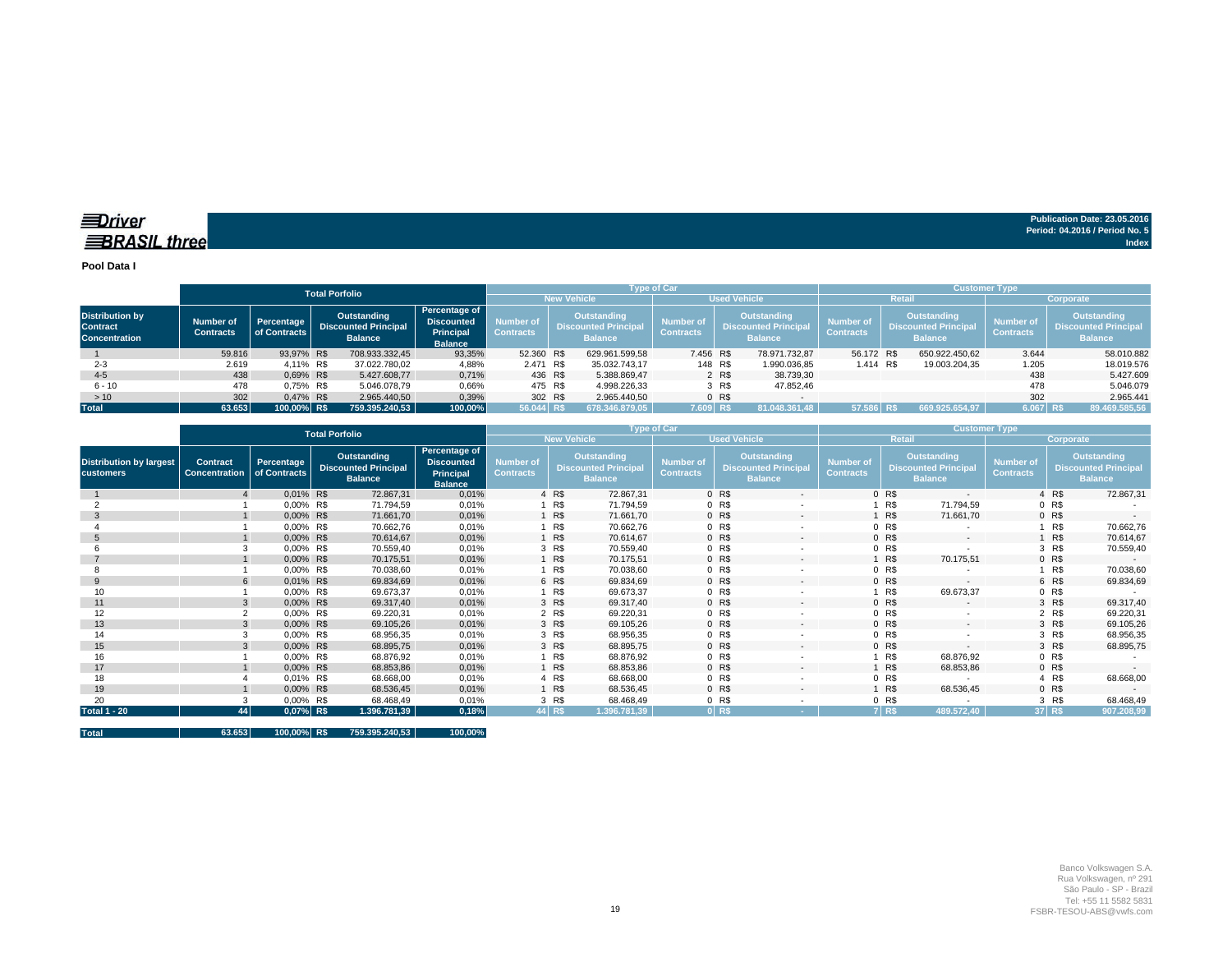#### **Pool Data II**

|                                                                                       |                               |              | <b>Total Porfolio</b>                                          |                                                                          |                                      |                                                                     |                    | Type of Car                                                                                                                                                                                                         |         |                     | <b>Customer Type</b> |        |                |                                      |           |                                                              |  |
|---------------------------------------------------------------------------------------|-------------------------------|--------------|----------------------------------------------------------------|--------------------------------------------------------------------------|--------------------------------------|---------------------------------------------------------------------|--------------------|---------------------------------------------------------------------------------------------------------------------------------------------------------------------------------------------------------------------|---------|---------------------|----------------------|--------|----------------|--------------------------------------|-----------|--------------------------------------------------------------|--|
|                                                                                       |                               |              |                                                                |                                                                          |                                      |                                                                     | <b>New Vehicle</b> |                                                                                                                                                                                                                     |         | <b>Used Vehicle</b> | Retail               |        |                |                                      | Corporate |                                                              |  |
| <b>Distribution by</b><br>Outstanding<br><b>Disounted Principal</b><br><b>Balance</b> | Number of<br><b>Contracts</b> | of Contracts | Percentage   Oustanding Discounted<br><b>Principal Balance</b> | Percentage of<br><b>Discounted</b><br><b>Principal</b><br><b>Balance</b> | <b>Number of</b><br><b>Contracts</b> | <b>Outstanding</b><br><b>Discounted Principal</b><br><b>Balance</b> |                    | Outstanding<br><b>Outstanding</b><br><b>Number of</b><br><b>Number of</b><br><b>Discounted Principal</b><br><b>Discounted Principal</b><br><b>Contracts</b><br><b>Contracts</b><br><b>Balance</b><br><b>Balance</b> |         |                     |                      |        |                | <b>Number of</b><br><b>Contracts</b> |           | Outstanding<br><b>Discounted Principal</b><br><b>Balance</b> |  |
| $\le$ = 5000.00                                                                       | 10.823                        | 17.00% R\$   | 30.999.599.07                                                  | 4,08%                                                                    | 9.236 R\$                            |                                                                     | 26.509.307.17      | 1.587 R\$                                                                                                                                                                                                           |         | 4.490.291.90        | 9.784 R\$            |        | 27.979.260.97  | 1.039                                | R\$       | 3.020.338.10                                                 |  |
| 5000,01 < 10000,00                                                                    | 18.717                        | 29.40% R\$   | 143.632.110.94                                                 | 18,91%                                                                   | 16.292 R\$                           |                                                                     | 125.164.722.34     | 2.425 R\$                                                                                                                                                                                                           |         | 18.467.388.60       | 17.376               | R\$    | 133.573.938.21 | 1.341                                | R\$       | 10.058.172,73                                                |  |
| 10000.01 < 15000.00                                                                   | 17.278                        | 27.14% R\$   | 212.581.332.84                                                 | 27.99%                                                                   | 15.217 R\$                           |                                                                     | 187.348.589.21     | 2.061 R\$                                                                                                                                                                                                           |         | 25.232.743.63       | 15.988 R\$           |        | 196.538.277.76 | 1.290                                | R\$       | 16.043.055.08                                                |  |
| 15000.01 < 20000.00                                                                   | 9.219                         | 14.48% R\$   | 157.873.419.84                                                 | 20,79%                                                                   | 8.293 R\$                            |                                                                     | 142.038.203.64     | 926 R\$                                                                                                                                                                                                             |         | 15.835.216.20       | 8.301                | R\$    | 141.984.774.00 | 918                                  | R\$       | 15.888.645.84                                                |  |
| 20000.01 < 25000.00                                                                   | 3.719                         | 5.84% R\$    | 82.467.592.45                                                  | 10.86%                                                                   | 3.423 R\$                            |                                                                     | 75.883.460.12      |                                                                                                                                                                                                                     | 296 R\$ | 6.584.132.33        | 3.116 R\$            |        | 69.086.248.77  | 603                                  | R\$       | 13.381.343.68                                                |  |
| 25000.01 < 30000.00                                                                   | 1.808                         | 2.84% R\$    | 49.168.282.65                                                  | 6,47%                                                                    | 1.659 R\$                            |                                                                     | 45.099.044.01      |                                                                                                                                                                                                                     | 149 R\$ | 4.069.238.64        | 1.465                | R\$    | 39.861.583.60  | 343                                  | R\$       | 9.306.699.05                                                 |  |
| 30000.01 < 40000.00                                                                   | 1.331                         | 2.09% R\$    | 45.099.381.72                                                  | 5,94%                                                                    | 1.221 R\$                            |                                                                     | 41.432.290.30      |                                                                                                                                                                                                                     | 110 R\$ | 3.667.091.42        | 1.029 R\$            |        | 34.902.345.30  | 302 R\$                              |           | 10.197.036.42                                                |  |
| 40000.01 < 50000.00                                                                   | 455                           | 0.71% R\$    | 20.246.636.35                                                  | 2,67%                                                                    | 423 R\$                              |                                                                     | 18.836.771.52      |                                                                                                                                                                                                                     | 32 R\$  | 1.409.864.83        | 326 R\$              |        | 14.514.922.04  | 129                                  | R\$       | 5.731.714.31                                                 |  |
| 50000.01 < 60000.00                                                                   | 214                           | 0.34% R\$    | 11.604.940.23                                                  | 1,53%                                                                    | 197 R\$                              |                                                                     | 10.694.471.86      |                                                                                                                                                                                                                     | 17 R\$  | 910.468.37          | 146 R\$              |        | 7.944.366.08   | 68 R\$                               |           | 3.660.574,15                                                 |  |
| 60000.01 < 70000.00                                                                   | 83                            | 0.13% R\$    | 5.296.996.61                                                   | 0.70%                                                                    |                                      | 77 R\$                                                              | 4.915.071.05       |                                                                                                                                                                                                                     | 6 R\$   | 381.925.56          |                      | 52 R\$ | 3.326.306.44   |                                      | 31 R\$    | 1.970.690,17                                                 |  |
| 70000.01 < 80000.00                                                                   |                               | 0.01% R\$    | 424.947.83                                                     | 0,06%                                                                    |                                      | 6 R\$                                                               | 424.947.83         |                                                                                                                                                                                                                     | 0 R     | $\overline{a}$      |                      | 3 R\$  | 213.631.80     |                                      | 3 R\$     | 211.316,03                                                   |  |
| <b>Total</b>                                                                          | 63.653                        | 100.00% R\$  | 759.395.240.53                                                 | 100.00%                                                                  | 56.044 RS                            |                                                                     | 678.346.879.05     | 7.609 R\$                                                                                                                                                                                                           |         | 81.048.361          | 57.586               |        | 669.925.654.97 | 6.067 R\$                            |           | 89.469.585.56                                                |  |

| <b>Statistics</b>                                |     |           |
|--------------------------------------------------|-----|-----------|
| Minimum Outstanding Discounted Principal Balance | R\$ | 47.93     |
| Maximum Outstanding Discounted Principal Balance | R\$ | 71.794.59 |
| Average Outstanding Discounted Principal Balance | R\$ | 11.930.23 |

|                                                                                  |                               |              | <b>Total Porfolio</b>                                          |                                                                          |                               |                                                              |                    | <b>Type of Car</b>                   |                                                              |               | Customer Type,                       |        |                                                                     |                                      |        |                                                                     |  |
|----------------------------------------------------------------------------------|-------------------------------|--------------|----------------------------------------------------------------|--------------------------------------------------------------------------|-------------------------------|--------------------------------------------------------------|--------------------|--------------------------------------|--------------------------------------------------------------|---------------|--------------------------------------|--------|---------------------------------------------------------------------|--------------------------------------|--------|---------------------------------------------------------------------|--|
|                                                                                  |                               |              |                                                                |                                                                          |                               |                                                              | <b>New Vehicle</b> | <b>Used Vehicle</b>                  |                                                              |               |                                      | Retail | Corporate                                                           |                                      |        |                                                                     |  |
| <b>Distribution by</b><br><b>Original Discounted</b><br><b>Principal Balance</b> | Number of<br><b>Contracts</b> | of Contracts | Percentage   Oustanding Discounted<br><b>Principal Balance</b> | Percentage of<br><b>Discounted</b><br><b>Principal</b><br><b>Balance</b> | <b>Number of</b><br>Contracts | Outstanding<br><b>Discounted Principal</b><br><b>Balance</b> |                    | <b>Number of</b><br><b>Contracts</b> | Outstanding<br><b>Discounted Principal</b><br><b>Balance</b> |               | <b>Number of</b><br><b>Contracts</b> |        | <b>Outstanding</b><br><b>Discounted Principal</b><br><b>Balance</b> | <b>Number of</b><br><b>Contracts</b> |        | <b>Outstanding</b><br><b>Discounted Principal</b><br><b>Balance</b> |  |
| $\leq 5000,00$                                                                   | 76                            | 0,12% R\$    | 140.526,81                                                     | 0,02%                                                                    |                               | 30 R\$                                                       | 53.067,30          |                                      | 46 R\$                                                       | 87.459,51     |                                      | 75 R\$ | 140.123,06                                                          |                                      | 1 R\$  | 403,75                                                              |  |
| 5000,01 < 10000,00                                                               | 1.650                         | 2,59% R\$    | 6.471.215,20                                                   | 0,85%                                                                    | 867 R\$                       |                                                              | 3.150.638,27       | 783 R\$                              |                                                              | 3.320.576,93  | 1.621 R\$                            |        | 6.381.098,94                                                        |                                      | 29 R\$ | 90.116,26                                                           |  |
| 10000.01 < 15000.00                                                              | 6.309                         | 9,91% R\$    | 39.278.152,25                                                  | 5,17%                                                                    | 4.385 R\$                     |                                                              | 25.921.090,25      | 1.924 R\$                            |                                                              | 13.357.062,00 | 6.048 R\$                            |        | 37.921.411.64                                                       | 261 R\$                              |        | 1.356.740,61                                                        |  |
| 15000.01 < 20000.00                                                              | 14.379                        | 22.59% R\$   | 123.658.458,54                                                 | 16,28%                                                                   | 12.185 R\$                    |                                                              | 102.114.787.07     | 2.194 R\$                            |                                                              | 21.543.671.47 | 13.515 R\$                           |        | 117.061.499.20                                                      | 864 R\$                              |        | 6.596.959,34                                                        |  |
| 20000.01 < 25000.00                                                              | 15.522                        | 24.39% R\$   | 159.477.230.00                                                 | 21,00%                                                                   | 14.103 R\$                    |                                                              | 141.886.454.18     | 1.419 R\$                            |                                                              | 17.590.775.82 | 14.377 R\$                           |        | 147.824.840.24                                                      | 1.145 R\$                            |        | 11.652.389,76                                                       |  |
| 25000.01 < 30000.00                                                              | 10.242                        | 16.09% R\$   | 131.115.187.85                                                 | 17,27%                                                                   | 9.651 R\$                     |                                                              | 121.842.518.56     | 591 R\$                              |                                                              | 9.272.669.29  | 9.217 R\$                            |        | 118.298.480.89                                                      | 1.025 R\$                            |        | 12.816.706.96                                                       |  |
| 30000.01 < 40000.00                                                              | 8.839                         | 13.89% R\$   | 144.901.356.45                                                 | 19,08%                                                                   | 8.450 R\$                     |                                                              | 137.087.606.74     | 389 R\$                              |                                                              | 7.813.749.71  | 7.390 R\$                            |        | 121.158.389.50                                                      | 1.449 R\$                            |        | 23.742.966.95                                                       |  |
| 40000.01 < 50000.00                                                              | 3.168                         | 4.98% R\$    | 62.571.057.25                                                  | 8,24%                                                                    | 3.044 R\$                     |                                                              | 59.278.116.53      | 124 R\$                              |                                                              | 3.292.940.72  | 2.689 R\$                            |        | 52.909.540.40                                                       | 479 R\$                              |        | 9.661.516.85                                                        |  |
| 50000.01 < 60000.00                                                              | 1.516                         | 2.38% R\$    | 31.785.947.68                                                  | 4,19%                                                                    | 1.452 R\$                     |                                                              | 29.905.965.95      |                                      | 64 R\$                                                       | 1.879.981.73  | 1.233 R\$                            |        | 25.720.528.30                                                       | 283 R\$                              |        | 6.065.419.38                                                        |  |
| 60000.01 < 70000.00                                                              | 1.049                         | 1.65% R\$    | 27.750.699.17                                                  | 3,65%                                                                    | 1.008 R\$                     |                                                              | 26.283.249.84      |                                      | 41 R\$                                                       | 1.467.449.33  | 817 R\$                              |        | 21.143.113.76                                                       | 232 R\$                              |        | 6.607.585,41                                                        |  |
| 70000.01 < 80000.00                                                              | 450                           | 0.71% R\$    | 14.209.765.34                                                  | 1.87%                                                                    | 431 R\$                       |                                                              | 13.479.887.10      |                                      | 19 R\$                                                       | 729.878.24    | 327 R\$                              |        | 10.267.157.79                                                       | 123 R\$                              |        | 3.942.607,55                                                        |  |
| >80000,00                                                                        | 453                           | 0.71% R\$    | 18.035.643.99                                                  | 2,38%                                                                    | 438 R\$                       |                                                              | 17.343.497.26      |                                      | 15 R\$                                                       | 692.146.73    | 277 R\$                              |        | 11.099.471.25                                                       | 176 R\$                              |        | 6.936.172.74                                                        |  |
| <b>Total</b>                                                                     | 63.653                        | 100,00% R\$  | 759.395.240.53                                                 | 100,00%                                                                  | 56.044 R\$                    |                                                              | 678.346.879.05     | 7.609 RS                             |                                                              | 81.048.361.48 | 57.586 R\$                           |        | 669.925.654.97                                                      | 6.067 R\$                            |        | 89.469.585,56                                                       |  |

| <b>Statistics</b>                |     |            |
|----------------------------------|-----|------------|
| Minimum Original Nominal Balance | R\$ | 2.652.60   |
| Maximum Original Nominal Balance | R\$ | 329.161.20 |
| Average Original Nominal Balance | R\$ | 32.411.56  |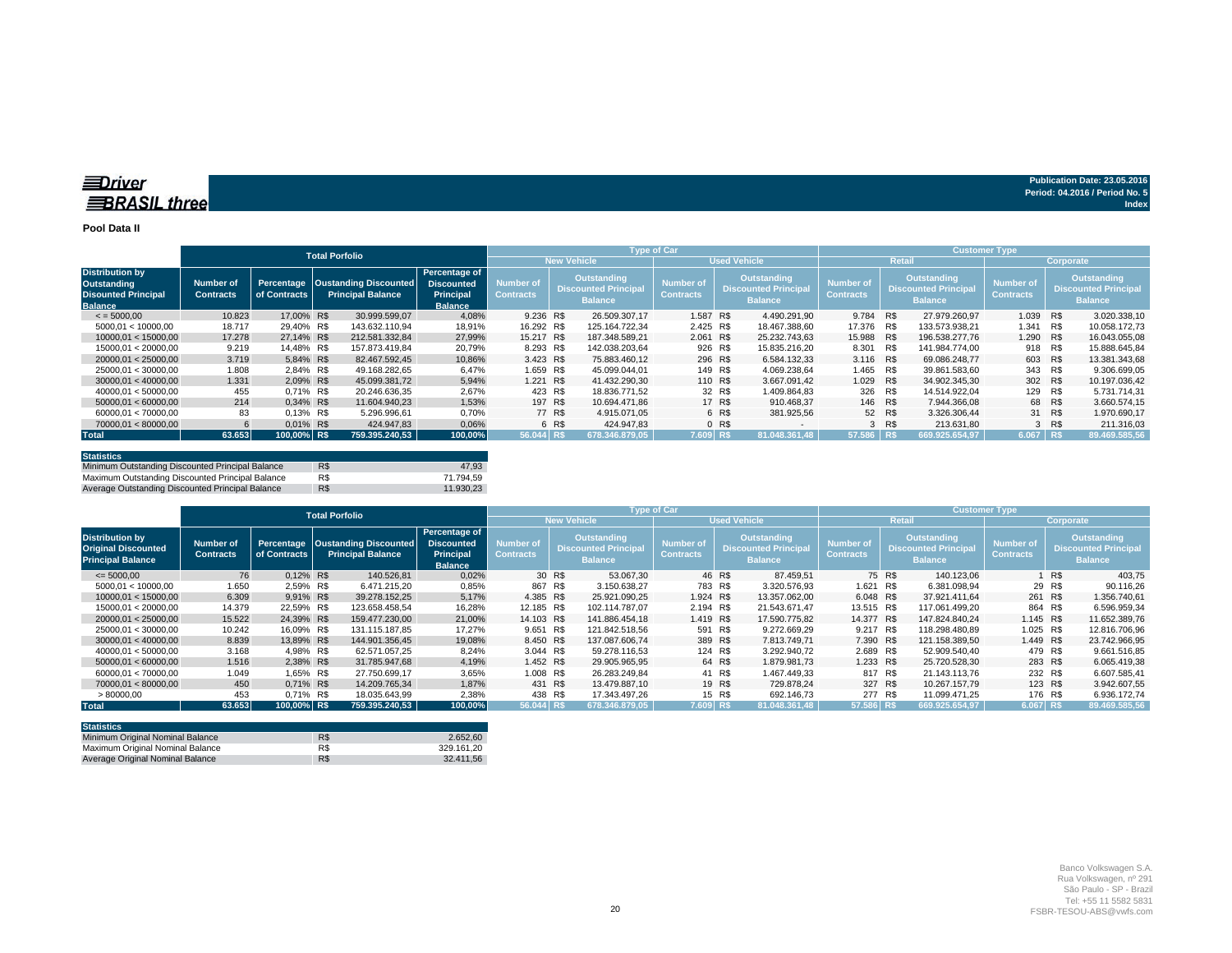| <b>EDriver</b>      | Publication Date: 23.05.2016   |
|---------------------|--------------------------------|
|                     | Period: 04.2016 / Period No. 5 |
| <b>BRASIL three</b> | Index                          |
|                     |                                |

#### **Pool Data III**

|                                                |                                      |                            | <b>Total Porfolio</b>                                               |                                                     |                               |                                                              | <b>Type of Car</b>            |         |                                                                     | <b>Customer Type</b>          |                                                                     |                                      |                                                              |  |  |  |  |
|------------------------------------------------|--------------------------------------|----------------------------|---------------------------------------------------------------------|-----------------------------------------------------|-------------------------------|--------------------------------------------------------------|-------------------------------|---------|---------------------------------------------------------------------|-------------------------------|---------------------------------------------------------------------|--------------------------------------|--------------------------------------------------------------|--|--|--|--|
|                                                |                                      |                            |                                                                     |                                                     |                               | <b>New Vehicle</b>                                           | <b>Used Vehicle</b>           |         |                                                                     |                               | <b>Retail</b>                                                       | Corporate                            |                                                              |  |  |  |  |
| <b>Distribution by</b><br><b>Original Term</b> | <b>Number of</b><br><b>Contracts</b> | Percentage<br>of Contracts | <b>Oustanding Discounted</b> Discounted<br><b>Principal Balance</b> | Percentage of<br><b>Principal</b><br><b>Balance</b> | Number of<br><b>Contracts</b> | Outstanding<br><b>Discounted Principal</b><br><b>Balance</b> | Number of<br><b>Contracts</b> |         | <b>Outstanding</b><br><b>Discounted Principal</b><br><b>Balance</b> | Number of<br><b>Contracts</b> | <b>Outstanding</b><br><b>Discounted Principal</b><br><b>Balance</b> | <b>Number of</b><br><b>Contracts</b> | Outstanding<br><b>Discounted Principal</b><br><b>Balance</b> |  |  |  |  |
| $01 - 12$                                      | 677                                  | 1.06% R\$                  | 6.561.026.29                                                        | 0.86%                                               | 585                           | 6.198.249                                                    |                               | 92 R\$  | 362,777,42                                                          | 512                           | 4.753.549                                                           | 165                                  | 1.807.477                                                    |  |  |  |  |
| $13 - 24$                                      | 13.289                               | 20,88% R\$                 | 154.616.503,00                                                      | 20,36%                                              | 12.177                        | 144.458.791                                                  | 1.112 R\$                     |         | 10.157.712.48                                                       | 10.646                        | 119.542.942                                                         | 2.643                                | 35.073.561                                                   |  |  |  |  |
| $25 - 36$                                      | 25.594                               | 40.21% R\$                 | 315.317.759.92                                                      | 41,52%                                              | 22.808                        | 282.591.269                                                  | 2.786 R\$                     |         | 32.726.490.89                                                       | 23.173                        | 275.037.560                                                         | 2.421                                | 40.280.200                                                   |  |  |  |  |
| $37 - 48$                                      | 15.432                               | 24.24% R\$                 | 187.443.273.03                                                      | 24.68%                                              | 12.473                        | 156.102.905                                                  | 2.959 R\$                     |         | 31.340.368.17                                                       | 14.762                        | 177.140.151                                                         | 670                                  | 10.303.122                                                   |  |  |  |  |
| $49 - 60$                                      | 8.537                                | 13.41% R\$                 | 95.244.404,06                                                       | 12,54%                                              | 7.877                         | 88.783.392                                                   | 660 R\$                       |         | 6.461.012.52                                                        | 8.370                         | 93.240.994                                                          | 167                                  | 2.003.410                                                    |  |  |  |  |
| $61 - 72$                                      | 124                                  | 0,19% R\$                  | 212.274.23                                                          | 0,03%                                               | 124                           | 212.274                                                      |                               | $0$ R\$ | $\sim$                                                              | 123                           | 210.459                                                             |                                      | 1.815                                                        |  |  |  |  |
| <b>Total</b>                                   | 63.653                               | 100,00% R\$                | 759.395.240,53                                                      | 100,00%                                             | 56.044 R\$                    | 678.346.879.05                                               | 7.609 RS                      |         | 81.048.361.48                                                       | 57.586 R\$                    | 669.925.654,97                                                      | 6.067 R\$                            | 89.469.585,56                                                |  |  |  |  |

| <b>Statistics</b>              |      |
|--------------------------------|------|
| Minimum Original Term          |      |
| Maximum Original Term          |      |
| Weighted Average Original Term | 38.6 |

|                                                 |                                      |              | <b>Total Porfolio</b> |                                                                         |                                              |                               |                                                                     | <b>Type of Car</b> |                                      |  |                                                                     | <b>Customer Type</b>          |     |                                                                     |                                      |                                                                     |               |  |
|-------------------------------------------------|--------------------------------------|--------------|-----------------------|-------------------------------------------------------------------------|----------------------------------------------|-------------------------------|---------------------------------------------------------------------|--------------------|--------------------------------------|--|---------------------------------------------------------------------|-------------------------------|-----|---------------------------------------------------------------------|--------------------------------------|---------------------------------------------------------------------|---------------|--|
|                                                 |                                      |              |                       |                                                                         |                                              |                               |                                                                     | <b>New Vehicle</b> | <b>Used Vehicle</b>                  |  |                                                                     |                               |     | Retai                                                               | Corporate                            |                                                                     |               |  |
| <b>Distribution by</b><br><b>Remaining Term</b> | <b>Number of</b><br><b>Contracts</b> | of Contracts |                       | Percentage Oustanding Discounted Discounted<br><b>Principal Balance</b> | Percentage of<br>Principal<br><b>Balance</b> | Number of<br><b>Contracts</b> | <b>Outstanding</b><br><b>Discounted Principal</b><br><b>Balance</b> |                    | <b>Number of</b><br><b>Contracts</b> |  | <b>Outstanding</b><br><b>Discounted Principal</b><br><b>Balance</b> | Number of<br><b>Contracts</b> |     | <b>Outstanding</b><br><b>Discounted Principal</b><br><b>Balance</b> | <b>Number of</b><br><b>Contracts</b> | <b>Outstanding</b><br><b>Discounted Principal</b><br><b>Balance</b> |               |  |
| $01 - 12$                                       | 22.640                               | 35.57% R\$   |                       | 154.629.914,47                                                          | 20,36%                                       | 20.552 R\$                    |                                                                     | 144.943.417,38     | 2.088 R\$                            |  | 9.686.497,09                                                        | 19.632 R\$                    |     | 128.058.132.78                                                      | 3.008 R\$                            |                                                                     | 26.571.781,69 |  |
| $13 - 24$                                       | 27.150                               | 42.65% R\$   |                       | 357.822.511.10                                                          | 47.12%                                       | 23.964 R\$                    |                                                                     | 322.774.792.30     | 3.186 R\$                            |  | 35.047.718.80                                                       | 24.855                        | R\$ | 313.806.124.95                                                      | 2.295 R\$                            |                                                                     | 44.016.386.15 |  |
| $25 - 36$                                       | 13.863                               | 21.78% R\$   |                       | 246.942.814.96                                                          | 32,52%                                       | 11.528 R\$                    |                                                                     | 210.628.669,37     | 2.335 R\$                            |  | 36.314.145,59                                                       | 13.099 R\$                    |     | 228.061.397.24                                                      | 764 R\$                              |                                                                     | 18.881.417,72 |  |
| Total                                           | 63.653                               | 100,00% R\$  |                       | 759.395.240.53                                                          | 100,00%                                      | 56.044 RS                     |                                                                     | 678.346.879.05     | 7.609 R\$                            |  | 81.048.361.48                                                       | 57.586 R\$                    |     | 669.925.654,97                                                      | 6.067 R\$                            |                                                                     | 89.469.585,56 |  |

| <b>Statistics</b>                      |      |
|----------------------------------------|------|
| Minimum Remaining Term                 |      |
| Maximum Remaining Term                 |      |
| <b>Weighted Average Remaining Term</b> | 19.6 |

|                                     |                                      | <b>Total Porfolio</b> |  |                                                                  | <b>Type of Car</b>                                                |                               |                                                              |                     |                                      |                                                                     |                          | <b>Customer Type</b>                            |           |                                            |           |                                      |               |                                                              |
|-------------------------------------|--------------------------------------|-----------------------|--|------------------------------------------------------------------|-------------------------------------------------------------------|-------------------------------|--------------------------------------------------------------|---------------------|--------------------------------------|---------------------------------------------------------------------|--------------------------|-------------------------------------------------|-----------|--------------------------------------------|-----------|--------------------------------------|---------------|--------------------------------------------------------------|
|                                     |                                      |                       |  |                                                                  |                                                                   |                               | <b>New Vehicle</b>                                           | <b>Used Vehicle</b> |                                      |                                                                     |                          | Retai                                           | Corporate |                                            |           |                                      |               |                                                              |
| <b>Distribution by</b><br>Seasoning | <b>Number of</b><br><b>Contracts</b> | of Contracts          |  | Percentage   Oustanding Discounted  <br><b>Principal Balance</b> | Percentage of<br><b>Discounted</b><br>Principal<br><b>Balance</b> | Number of<br><b>Contracts</b> | Outstanding<br><b>Discounted Principal</b><br><b>Balance</b> |                     | <b>Number of</b><br><b>Contracts</b> | <b>Outstanding</b><br><b>Discounted Principal</b><br><b>Balance</b> |                          | Number of<br><b>Contracts</b><br><b>Balance</b> |           | Outstanding<br><b>Discounted Principal</b> |           | <b>Number of</b><br><b>Contracts</b> |               | Outstanding<br><b>Discounted Principal</b><br><b>Balance</b> |
| $01 - 12$                           | 13.691                               | 21.51% R\$            |  | 229.269.520.80                                                   | 30.19%                                                            | 11.854 R\$                    |                                                              | 202.833.219.11      | 1.837 R\$                            |                                                                     | 26.436.301.69            | 11.912 R\$                                      |           | 190.704.409.18                             | 1.779 R\$ |                                      | 38.565.111,62 |                                                              |
| $13 - 24$                           | 25.824                               | 40.57% R\$            |  | 320.562.296.11                                                   | 42.21%                                                            | 22.912 R\$                    |                                                              | 287.373.065.94      | 2.912 R\$                            |                                                                     | 33.189.230,17            | 22,786 R\$                                      |           | 280.770.723.90                             | 3.038 R\$ |                                      | 39.791.572,21 |                                                              |
| $25 - 36$                           | 14.622                               | 22.97% R\$            |  | 146.310.517,73                                                   | 19,27%                                                            | 12.719 R\$                    |                                                              | 129.476.245,12      | 1.903 R\$                            |                                                                     | 16.834.272.61            | 13.651 R\$                                      |           | 137.036.361.30                             | 971 R\$   |                                      | 9.274.156,43  |                                                              |
| $37 - 48$                           | 7.866                                | 12.36% R\$            |  | 56.363.624.45                                                    | 7,42%                                                             | 7.064 R\$                     |                                                              | 52.383.980.96       | 802 R\$                              |                                                                     | 3.979.643.49             | 7.648 R\$                                       |           | 54.832.355.00                              | 218 R\$   |                                      | 1.531.269,45  |                                                              |
| $49 - 60$                           | 1.526                                | 2.40% R\$             |  | 6.677.007.21                                                     | 0,88%                                                             | 1.371 R\$                     |                                                              | 6.068.093,69        | 155 R\$                              |                                                                     | 608.913,52               | 1.466 R\$                                       |           | 6.371.346,67                               |           | 60 R\$                               | 305.660,54    |                                                              |
| $61 - 72$                           | 124                                  | 0.19% R\$             |  | 212.274.23                                                       | 0,03%                                                             | 124 R\$                       |                                                              | 212.274.23          |                                      | 0 <sub>R</sub>                                                      | $\overline{\phantom{a}}$ | 123 R\$                                         |           | 210.458.92                                 |           | 1 R\$                                | 1.815,31      |                                                              |
| <b>Total</b>                        | 63.653                               | 100.00% R\$           |  | 759.395.240.53                                                   | 100.00%                                                           | 56.044 R\$                    |                                                              | 678.346.879.05      | 7.609 R\$                            |                                                                     | 81.048.361.48            | 57.586 R\$'                                     |           | 669.925.654.97                             | 6.067 R\$ |                                      | 89.469.585,56 |                                                              |

| <b>Statistics</b>                 |      |
|-----------------------------------|------|
| Minimum Seasoning                 |      |
| Maximum Seasoning                 | 60   |
| <b>Weighted Average Seasoning</b> | 19.5 |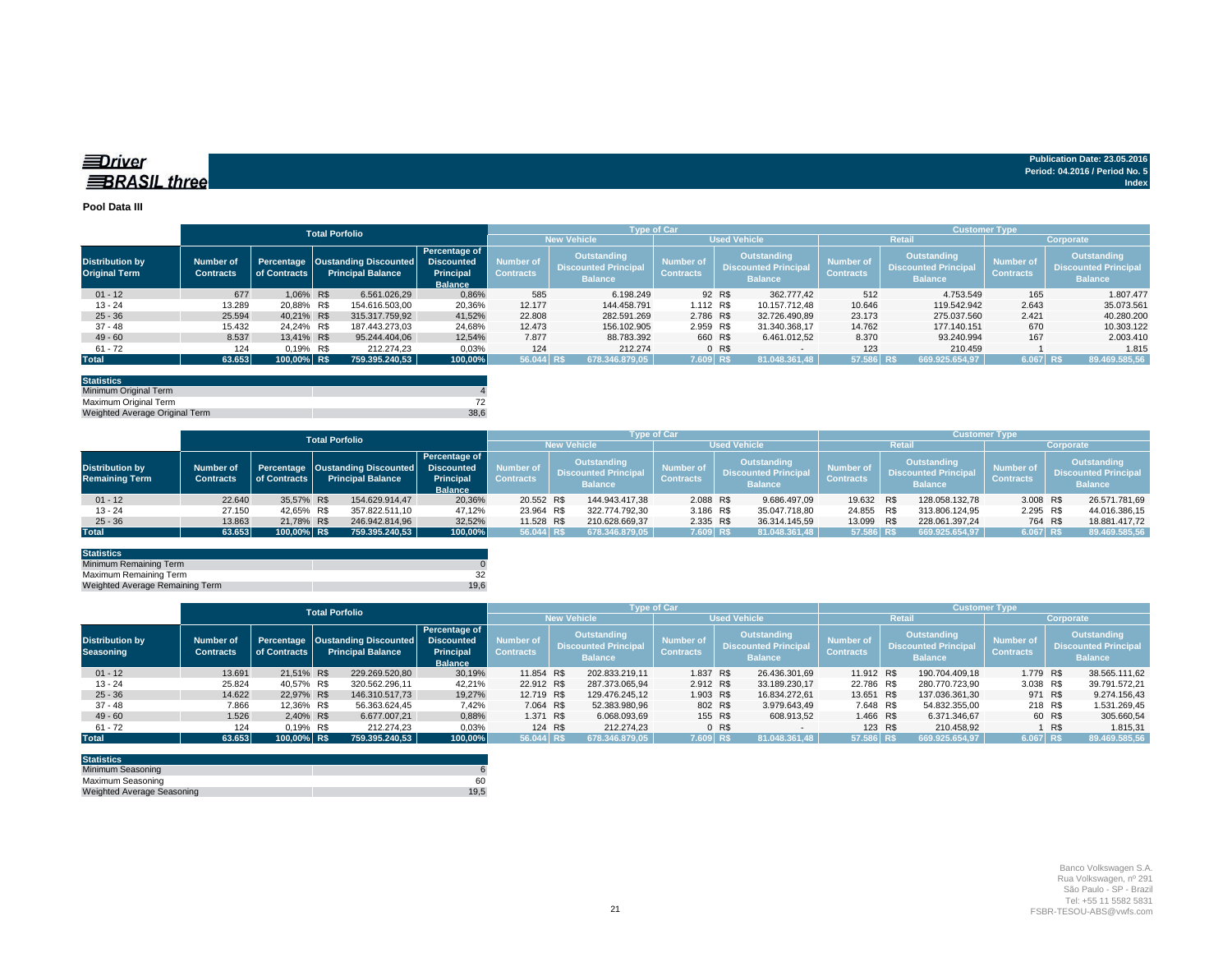### *<u>IDriver</u>* **BRASIL** three

**Publication Date: 23.05.2016 Period: 04.2016 / Period No. 5 Index**

#### **Pool Data IV**

|                              |                               |                            |                                                              |                                                                          |                               | <b>Type of Car</b>                                                 |                |                               | <b>Customer Type</b>                                        |               |                                      |                                                                     |                |                                      |        |                                                                     |
|------------------------------|-------------------------------|----------------------------|--------------------------------------------------------------|--------------------------------------------------------------------------|-------------------------------|--------------------------------------------------------------------|----------------|-------------------------------|-------------------------------------------------------------|---------------|--------------------------------------|---------------------------------------------------------------------|----------------|--------------------------------------|--------|---------------------------------------------------------------------|
|                              |                               |                            |                                                              | <b>New Vehicle</b>                                                       | <b>Used Vehicle</b>           |                                                                    |                |                               | Retail                                                      | Corporate     |                                      |                                                                     |                |                                      |        |                                                                     |
| <b>Distribution by brand</b> | Number of<br><b>Contracts</b> | Percentage<br>of Contracts | Outstanding<br><b>Discounted Principal</b><br><b>Balance</b> | Percentage of<br><b>Discounted</b><br><b>Principal</b><br><b>Balance</b> | Number of<br><b>Contracts</b> | <b>Outstanding</b><br><b>Discounted Principa</b><br><b>Balance</b> |                | Number of<br><b>Contracts</b> | Outstanding<br><b>Discounted Principa</b><br><b>Balance</b> |               | <b>Number of</b><br><b>Contracts</b> | <b>Outstanding</b><br><b>Discounted Principal</b><br><b>Balance</b> |                | <b>Number of</b><br><b>Contracts</b> |        | <b>Outstanding</b><br><b>Discounted Principal</b><br><b>Balance</b> |
| <b>AUDI</b>                  | 2.575                         | 4.05% R\$                  | 56.592.330,86                                                | 7.45%                                                                    | 2.507 R\$                     |                                                                    | 54.876.154.87  |                               | 68 R\$                                                      | 1.716.175.99  | 2.252 R\$                            |                                                                     | 48.235.763.94  | 323 R\$                              |        | 8.356.566,92                                                        |
| VW C&L                       | 57.997                        | 91.11% R\$                 | 670.109.525.26                                               | 88,24%                                                                   | 53.295 R\$                    |                                                                    | 620.353.197.66 | 4.702 R\$                     |                                                             | 49.756.327,60 | 52.336 R\$                           |                                                                     | 590.580.078.31 | 5.661                                | R\$    | 79.529.446,95                                                       |
| OTHER BRANDS                 | 3.081                         | 4.84% R\$                  | 32.693.384.41                                                | 4,31%                                                                    | 242 R\$                       |                                                                    | 3.117.526,52   | 2.839 R\$                     |                                                             | 29.575.857,89 | 2.998 R\$                            |                                                                     | 31.109.812,72  |                                      | 83 R\$ | 1.583.571,69                                                        |
| Total                        | 63.653                        | 100,00% R\$                | 759.395.240.53                                               | 100.00%                                                                  | 56.044 R\$                    |                                                                    | 678.346.879.05 | 7.609 RS                      |                                                             | 81.048.361.48 | 57.586 R\$                           |                                                                     | 669.925.654.97 | 6067 RS                              |        | 89.469.585,56                                                       |

|                                                                    |                                      |                            | <b>Total Porfolio</b>                                        |                                                                          |                                           |                                                                    | <b>Type of Car</b>            |                                                                     |               | <b>Customer Type</b>                 |                                                                     |                |                        |     |                                                                     |
|--------------------------------------------------------------------|--------------------------------------|----------------------------|--------------------------------------------------------------|--------------------------------------------------------------------------|-------------------------------------------|--------------------------------------------------------------------|-------------------------------|---------------------------------------------------------------------|---------------|--------------------------------------|---------------------------------------------------------------------|----------------|------------------------|-----|---------------------------------------------------------------------|
|                                                                    |                                      |                            |                                                              |                                                                          | <b>New Vehicle</b><br><b>Used Vehicle</b> |                                                                    |                               |                                                                     |               |                                      | <b>Retail</b>                                                       | Corporate      |                        |     |                                                                     |
| <b>Distribution by</b><br><b>Geographic</b><br><b>Distribution</b> | <b>Number of</b><br><b>Contracts</b> | Percentage<br>of Contracts | Outstanding<br><b>Discounted Principal</b><br><b>Balance</b> | Percentage of<br><b>Discounted</b><br><b>Principal</b><br><b>Balance</b> | Number of<br><b>Contracts</b>             | <b>Outstanding</b><br><b>Discounted Principa</b><br><b>Balance</b> | Number of<br><b>Contracts</b> | <b>Outstanding</b><br><b>Discounted Principal</b><br><b>Balance</b> |               | <b>Number of</b><br><b>Contracts</b> | <b>Outstanding</b><br><b>Discounted Principal</b><br><b>Balance</b> |                | Number of<br>Contracts |     | <b>Outstanding</b><br><b>Discounted Principal</b><br><b>Balance</b> |
| AC                                                                 | 245                                  | 0.38% R\$                  | 2.853.340,98                                                 | 0,38%                                                                    | 192 R\$                                   | 2.350.903,88                                                       |                               | 53 R\$                                                              | 502.437,10    | 217 R\$                              |                                                                     | 2.525.337.03   | 28                     | R\$ | 328.003,95                                                          |
| AL                                                                 | 869                                  | 1.37% R\$                  | 10.522.578.74                                                | 1,39%                                                                    | 787 R\$                                   | 9.729.996.38                                                       |                               | 82 R\$                                                              | 792.582.36    | 813                                  | R\$                                                                 | 9.819.119.45   | 56                     | R\$ | 703.459.29                                                          |
| AM                                                                 | 573                                  | 0.90% R\$                  | 7.785.214.10                                                 | 1,03%                                                                    | 535 R\$                                   | 7.275.848.84                                                       |                               | 38 R\$                                                              | 509.365.26    | 411 R\$                              |                                                                     | 5.631.948.16   | 162                    | R\$ | 2.153.265.94                                                        |
| AP                                                                 | 196                                  | 0,31% R\$                  | 2.653.386.20                                                 | 0,35%                                                                    | 195 R\$                                   | 2.637.008,99                                                       |                               | R\$                                                                 | 16.377.21     | 180                                  | R\$                                                                 | 2.444.269,93   | 16                     | R\$ | 209.116,27                                                          |
| <b>BA</b>                                                          | 2.632                                | 4.13% R\$                  | 29.089.597.43                                                | 3,83%                                                                    | 2.380 R\$                                 | 26.374.736.27                                                      |                               | 252 R\$                                                             | 2.714.861.16  | 2.417 R\$                            |                                                                     | 25.918.263.17  | 215                    | R\$ | 3.171.334,26                                                        |
| СE                                                                 | 1.980                                | 3,11% R\$                  | 23.154.918.40                                                | 3,05%                                                                    | 1.772 R\$                                 | 21.261.683,36                                                      |                               | 208 R\$                                                             | 1.893.235.04  | 1.830                                | R\$                                                                 | 21.331.481,94  | 150                    | R\$ | 1.823.436,46                                                        |
| <b>DF</b>                                                          | 1.093                                | 1.72% R\$                  | 15.291.406,35                                                | 2,01%                                                                    | 1.056 R\$                                 | 14.840.535,76                                                      | 37                            | R\$                                                                 | 450.870.59    | 1.046                                | <b>R\$</b>                                                          | 14.517.156.55  | 47                     | R\$ | 774.249,80                                                          |
| ES                                                                 | 1.058                                | 1.66% R\$                  | 12.194.215.03                                                | 1,61%                                                                    | 935 R\$                                   | 11.142.038,11                                                      | 123                           | R\$                                                                 | 1.052.176.92  | 979                                  | R\$                                                                 | 11.037.946.50  | 79                     | R\$ | 1.156.268,53                                                        |
| GO                                                                 | 2.888                                | 4,54% R\$                  | 32.903.758,52                                                | 4,33%                                                                    | 2.460 R\$                                 | 28.657.183,48                                                      |                               | 428 R\$                                                             | 4.246.575,04  | 2.671                                | <b>R\$</b>                                                          | 29.673.056,93  | 217                    | R\$ | 3.230.701,59                                                        |
| MA                                                                 | 830                                  | 1.30% R\$                  | 10.379.187.29                                                | 1.37%                                                                    | 797 R\$                                   | 10.062.426.68                                                      | 33                            | R\$                                                                 | 316.760.61    | 809                                  | R\$                                                                 | 9.921.690.85   | 21                     | R\$ | 457.496.44                                                          |
| <b>MG</b>                                                          | 5.738                                | 9,01% R\$                  | 65.243.064.58                                                | 8,59%                                                                    | 5.085 R\$                                 | 58.484.366.84                                                      | 653                           | R\$                                                                 | 6.758.697.74  | 5.119 R\$                            |                                                                     | 56.590.309.71  | 619                    | R\$ | 8.652.754,87                                                        |
| MS                                                                 | 1.077                                | 1.69% R\$                  | 12.385.588.71                                                | 1,63%                                                                    | 981 R\$                                   | 11.450.737.37                                                      |                               | 96 R\$                                                              | 934.851.34    | 978                                  | R\$                                                                 | 11.046.905.91  | 99                     | R\$ | 1.338.682.80                                                        |
| MT                                                                 | 1.006                                | 1.58% R\$                  | 12.651.364,92                                                | 1,67%                                                                    | 946 R\$                                   | 11.882.161.69                                                      |                               | 60 R\$                                                              | 769.203.23    | 837                                  | R\$                                                                 | 10.379.260.59  | 169                    | R\$ | 2.272.104,33                                                        |
| PA                                                                 | 1.335                                | 2.10% R\$                  | 17.996.224.16                                                | 2,37%                                                                    | 1.157 R\$                                 | 16.017.578.81                                                      |                               | 178 R\$                                                             | 1.978.645,35  | 1.198                                | R\$                                                                 | 15.703.403,98  | 137                    | R\$ | 2.292.820,18                                                        |
| <b>PB</b>                                                          | 1.192                                | 1.87% R\$                  | 14.235.847.36                                                | 1.87%                                                                    | 1.109 R\$                                 | 13.417.948.58                                                      |                               | 83 R\$                                                              | 817.898.78    | 1.120 R\$                            |                                                                     | 13.198.471.55  | 72                     | R\$ | 1.037.375,81                                                        |
| PE                                                                 | 2.349                                | 3.69% R\$                  | 26.966.556,80                                                | 3,55%                                                                    | 2.172 R\$                                 | 25.358.460,69                                                      |                               | 177 R\$                                                             | 1.608.096,11  | 2.173                                | R\$                                                                 | 24.697.426,01  | 176                    | R\$ | 2.269.130,79                                                        |
| PI                                                                 | 847                                  | 1.33% R\$                  | 10.142.035.55                                                | 1,34%                                                                    | 829 R\$                                   | 9.924.020,46                                                       |                               | 18 R\$                                                              | 218.015.09    | 789                                  | R\$                                                                 | 9.216.596.92   | 58                     | R\$ | 925.438,63                                                          |
| <b>PR</b>                                                          | 4.161                                | 6.54% R\$                  | 49.435.136.44                                                | 6,51%                                                                    | 3.551                                     | R\$<br>43.247.539.80                                               |                               | 610 R\$                                                             | 6.187.596.64  | 3.559                                | R\$                                                                 | 40.194.944.15  | 602                    | R\$ | 9.240.192.29                                                        |
| <b>RJ</b>                                                          | 4.474                                | 7.03% R\$                  | 54.284.821.20                                                | 7,15%                                                                    | 4.036 R\$                                 | 49.484.860.13                                                      |                               | 438 R\$                                                             | 4.799.961.07  | 4.095                                | R\$                                                                 | 49.320.093.40  | 379                    | R\$ | 4.964.727.80                                                        |
| <b>RN</b>                                                          | 755                                  | 1.19% R\$                  | 8.959.225.78                                                 | 1,18%                                                                    | 718 R\$                                   | 8.594.262.02                                                       |                               | 37 R\$                                                              | 364.963.76    | 659                                  | R\$                                                                 | 7.442.723.41   | 96                     | R\$ | 1.516.502,37                                                        |
| <b>RO</b>                                                          | 563                                  | 0,88% R\$                  | 6.629.244.98                                                 | 0,87%                                                                    | 493 R\$                                   | 5.972.661,51                                                       |                               | 70 R\$                                                              | 656.583.47    | 535 R\$                              |                                                                     | 6.188.853.09   | 28                     | R\$ | 440.391,89                                                          |
| <b>RR</b>                                                          | 110                                  | 0.17% R\$                  | 1.503.750.68                                                 | 0,20%                                                                    | 103 R\$                                   | 1.439.006.24                                                       | $\overline{7}$                | R\$                                                                 | 64.744.44     | 81                                   | R\$                                                                 | 1.083.144.05   | 29                     | R\$ | 420.606.63                                                          |
| <b>RS</b>                                                          | 4.642                                | 7.29% R\$                  | 52.055.818.20                                                | 6,85%                                                                    | 4.061                                     | R\$<br>46.473.098,74                                               | 581                           | R\$                                                                 | 5.582.719.46  | 4.158                                | R\$                                                                 | 45.074.021.94  | 484                    | R\$ | 6.981.796,26                                                        |
| <b>SC</b>                                                          | 4.594                                | 7.22% R\$                  | 56.038.421.57                                                | 7,38%                                                                    | 4.022 R\$                                 | 49.533.000,94                                                      |                               | 572 R\$                                                             | 6.505.420,63  | 4.184                                | R\$                                                                 | 49.979.161.96  | 410                    | R\$ | 6.059.259,61                                                        |
| <b>SE</b>                                                          | 691                                  | 1,09% R\$                  | 8.712.290,94                                                 | 1,15%                                                                    | 606 R\$                                   | 7.781.176,38                                                       |                               | 85 R\$                                                              | 931.114,56    | 610 R\$                              |                                                                     | 7.500.228,01   | 81                     | R\$ | 1.212.062,93                                                        |
| <b>SP</b>                                                          | 17.425                               | 27,37% R\$                 | 211.407.487,02                                               | 27,84%                                                                   | 14.763 R\$                                | 181.261.424,10                                                     | 2.662 R\$                     |                                                                     | 30.146.062,92 | 15.822 R\$                           |                                                                     | 186.118.233,43 | 1.603                  | R\$ | 25.289.253,59                                                       |
| <b>TO</b>                                                          | 330                                  | 0.52% R\$                  | 3.920.758.60                                                 | 0,52%                                                                    | 303 R\$                                   | 3.692.213.00                                                       |                               | 27 R\$                                                              | 228,545.60    | 296                                  | R\$                                                                 | 3.371.606.35   | 34                     | R\$ | 549.152.25                                                          |
| <b>Total</b>                                                       | 63.653                               | 100.00% R\$                | 759.395.240.53                                               | 100.00%                                                                  | 56.044 R\$                                | 678.346.879.05                                                     | 7.609 R\$                     |                                                                     | 81.048.361.48 | 57.586                               | <b>RS</b>                                                           | 669.925.654.97 | 6.067                  | R\$ | 89.469.585.56                                                       |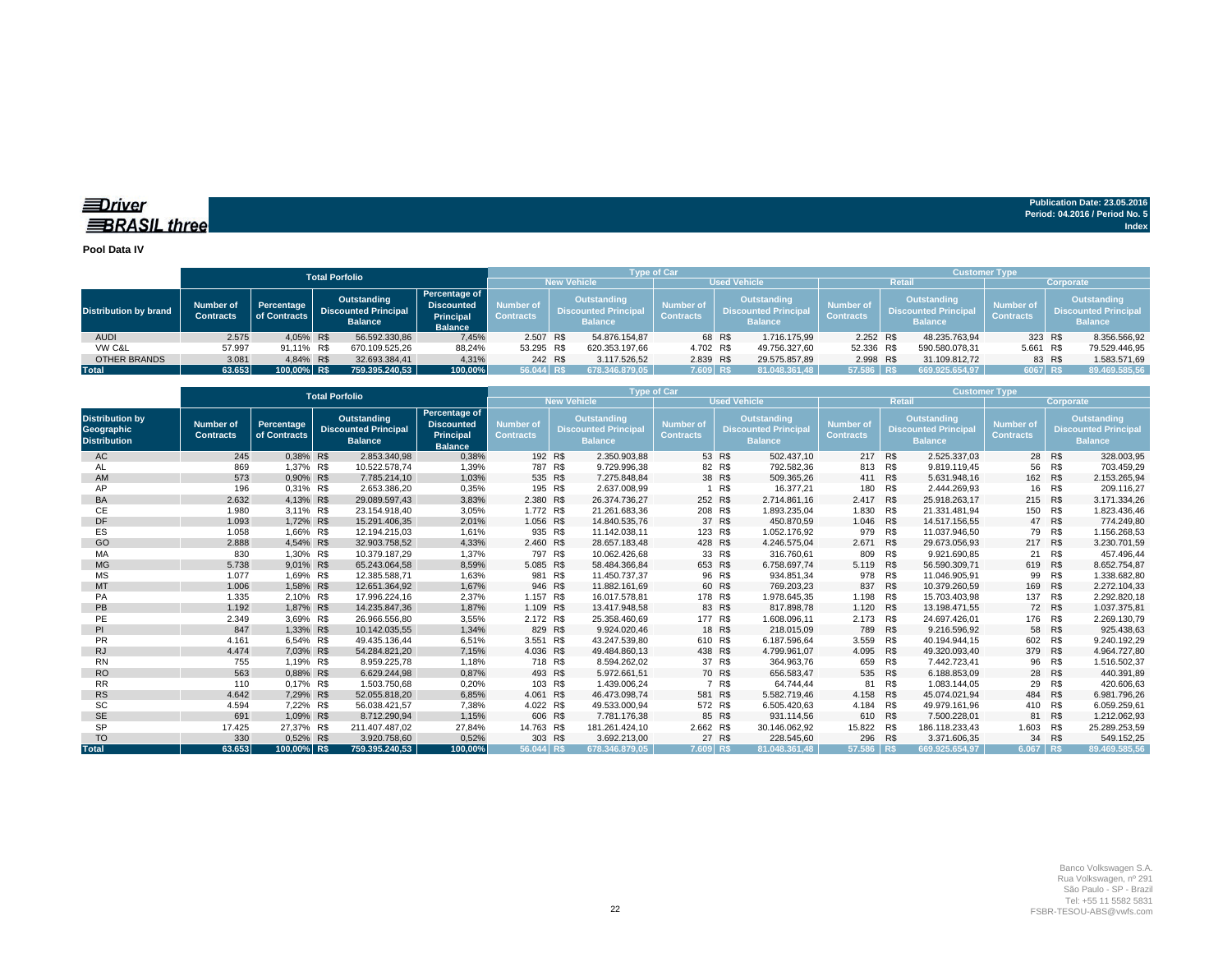### *<u>IDriver</u>* **BRASIL three**

**Publication Date: 23.05.2016 Period: 04.2016 / Period No. 5 Index**

**Pool Data V**

|                                              |                             |                               |                        | <b>Total Porfolio</b>                                            |                                                                   |                               | <b>Type of Car</b> |                                                           |                                      |         | <b>Customer Type</b>                                      |                               |                                                           |                                |                                      |        |                                                           |
|----------------------------------------------|-----------------------------|-------------------------------|------------------------|------------------------------------------------------------------|-------------------------------------------------------------------|-------------------------------|--------------------|-----------------------------------------------------------|--------------------------------------|---------|-----------------------------------------------------------|-------------------------------|-----------------------------------------------------------|--------------------------------|--------------------------------------|--------|-----------------------------------------------------------|
|                                              |                             |                               |                        |                                                                  | <b>New Vehicle</b><br><b>Used Vehicle</b>                         |                               |                    |                                                           |                                      |         |                                                           |                               | <b>Corporate</b>                                          |                                |                                      |        |                                                           |
| <b>Distribution by Brand</b><br>& Model      | Model                       | Number of<br><b>Contracts</b> | <b>Contracts</b>       | Percentage of Outstanding Discounted<br><b>Principal Balance</b> | Percentage of<br><b>Discounted</b><br>Principal<br><b>Balance</b> | Number of<br><b>Contracts</b> |                    | <b>Outstanding Discounted</b><br><b>Principal Balance</b> | <b>Number of</b><br><b>Contracts</b> |         | <b>Outstanding Discounted</b><br><b>Principal Balance</b> | Number of<br><b>Contracts</b> | <b>Outstanding Discounted</b><br><b>Principal Balance</b> |                                | <b>Number of</b><br><b>Contracts</b> |        | <b>Outstanding Discounted</b><br><b>Principal Balance</b> |
| <b>VW</b>                                    | <b>AMAROK</b>               | 1.621                         | 2,55% R\$              | 34.840.436,84                                                    | 4,59%                                                             | 1.485 R\$                     |                    | 31.553.103,00                                             |                                      | 136 R\$ | 3.287.333,84                                              | 1.115 R\$                     |                                                           | 22.011.663,29                  | 506 R\$                              |        | 12.828.773,55                                             |
|                                              | <b>BORA</b>                 | 15                            | 0,02% R\$              | 176.656,62                                                       | 0,02%                                                             |                               | 0 R\$              |                                                           |                                      | 15 R\$  | 176.656,62                                                |                               | 15 R\$                                                    | 176.656,62                     |                                      | 0 R\$  |                                                           |
|                                              | <b>CROSSFOX</b>             | 732                           | 1,15% R\$              | 9.440.898,28                                                     | 1,24%                                                             |                               | 598 R\$            | 7.746.690,17                                              |                                      | 134 R\$ | 1.694.208,11                                              | 710 R\$                       |                                                           | 9.134.843,02                   |                                      | 22 R\$ | 306.055,26                                                |
|                                              | <b>FOX</b>                  | 13.405                        | 21,06% R\$             | 153.687.468,15                                                   | 20,24%                                                            | 12.519 R\$                    |                    | 144.900.553,33                                            |                                      | 886 R\$ | 8.786.914,82                                              | 12.864 R\$                    |                                                           | 146.376.802,98                 | 541 R\$                              |        | 7.310.665,17                                              |
|                                              | <b>FUSCA</b>                | 47                            | 0,07% R\$              | 656,710.84                                                       | 0,09%                                                             |                               | 43 R\$             | 561.131,81                                                |                                      | 4 R\$   | 95.579,03                                                 |                               | 42 R\$                                                    | 590.731,90                     |                                      | 5 R\$  | 65.978,94                                                 |
|                                              | GOL                         | 18.874                        | 29,65% R\$             | 180.665.542,52                                                   | 23,79%                                                            | 16.987 R\$                    |                    | 164.515.048,15                                            | 1.887 R\$                            |         | 16.150.494,37                                             | 17.178 R\$                    |                                                           | 162.572.401,61                 | 1.696 R\$                            |        | 18.093.140,91                                             |
|                                              | <b>GOLF</b>                 | 1.056                         | 1,66% R\$              | 19.727.637,53                                                    | 2,60%                                                             |                               | 935 R\$            | 18.132.091,93                                             |                                      | 121 R\$ | 1.595.545,60                                              | 983 R\$                       |                                                           | 17.973.967,54                  |                                      | 73 R\$ | 1.753.669,99                                              |
|                                              | <b>JETTA</b>                | 1.457                         | 2,29% R\$              | 21.873.228,43                                                    | 2,88%                                                             | 1.370 R\$                     |                    | 20.171.475,20                                             |                                      | 87 R\$  | 1.701.753,23                                              | 1.289 R\$                     |                                                           | 18.398.123,59                  | 168 R\$                              |        | 3.475.104,84                                              |
|                                              | <b>KOMBI</b>                | 277                           | 0,44% R\$              | 2.640.601,70                                                     | 0,35%                                                             |                               | 209 R\$            | 1.871.920,44                                              |                                      | 68 R\$  | 768.681,26                                                | 142 R\$                       |                                                           | 1.376.379,48                   | 135 R\$                              |        | 1.264.222,22                                              |
|                                              | NEW BEETLE                  | 6                             | 0,01% R\$              | 92.459.20                                                        | 0,01%                                                             |                               | 0 R\$              |                                                           |                                      | 6 R\$   | 92.459,20                                                 |                               | 6 R\$                                                     | 92.459,20                      |                                      | 0 R\$  |                                                           |
|                                              | <b>PARATI</b>               | 54                            | 0,08% R\$              | 413.596,07                                                       | 0,05%                                                             |                               | 7 R\$              | 11.867,52                                                 |                                      | 47 R\$  | 401.728,55                                                |                               | 52 R\$                                                    | 408.002,53                     |                                      | 2 R\$  | 5.593,54                                                  |
|                                              | PASSAT                      | 32                            | 0,05% R\$              | 772.152,75                                                       | 0,10%                                                             |                               | 27 R\$             | 683.482,28                                                |                                      | 5 R\$   | 88.670,47                                                 |                               | 25 R\$                                                    | 627.341,88                     |                                      | 7 R\$  | 144.810,87                                                |
|                                              | <b>POLO</b>                 | 457                           | 0,72% R\$              | 4.576.729,73                                                     | 0,60%                                                             |                               | 319 R\$            | 3.146.919,14                                              |                                      | 138 R\$ | 1.429.810,59                                              | 419 R\$                       |                                                           | 4.064.705,07                   |                                      | 38 R\$ | 512.024,66                                                |
|                                              | POLO SEDAN                  | 561                           | 0,88% R\$              | 5.057.179,40                                                     | 0,67%                                                             |                               | 423 R\$            | 3.752.798,17                                              |                                      | 138 R\$ | 1.304.381,23                                              | 533 R\$                       |                                                           | 4.762.016,58                   |                                      | 28 R\$ | 295.162,82                                                |
|                                              | <b>SANTANA</b>              |                               | 0,01% R\$              | 27.593,69                                                        | 0,00%                                                             |                               | 0 R\$              |                                                           |                                      | 7 R\$   | 27.593,69                                                 |                               | 7 R\$                                                     | 27.593,69                      |                                      | 0 R\$  |                                                           |
|                                              | SAVEIRO                     | 4.565                         | 7,17% R\$              | 67.022.854,83                                                    | 8,83%                                                             | 4.297 R\$                     |                    | 63.697.440,40                                             |                                      | 268 R\$ | 3.325.414,43                                              | 3.326 R\$                     |                                                           | 49.287.617,32                  | 1.239 R\$                            |        | 17.735.237,51                                             |
|                                              | <b>SPACE CROSS</b>          |                               | 0,00% R\$              | 9.650,58                                                         | 0,00%                                                             |                               | 0 R\$              |                                                           |                                      | 1 R\$   | 9.650,58                                                  |                               | 1 R\$                                                     | 9.650,58                       |                                      | 0 R\$  |                                                           |
|                                              | <b>SPACECROSS</b>           | 209                           | 0,33% R\$              | 2.749.283,68                                                     | 0,36%                                                             |                               | 193 R\$            | 2.502.471,71                                              |                                      | 16 R\$  | 246.811,97                                                | 198 R\$                       |                                                           | 2.560.475,67                   |                                      | 11 R\$ | 188.808,01                                                |
|                                              | <b>SPACEFOX</b>             | 1.072                         | 1,68% R\$              | 12.835.302,09                                                    | 1,69%                                                             |                               | 876 R\$            | 10.741.608,83                                             |                                      | 196 R\$ | 2.093.693,26                                              | 1.009 R\$                     |                                                           | 11.915.998,24                  |                                      | 63 R\$ | 919.303,85                                                |
|                                              | <b>TIGUAN</b>               | 167                           | 0,26% R\$              | 3.537.796,05                                                     | 0,47%                                                             |                               | 152 R\$            | 3.136.733,00                                              |                                      | 15 R\$  | 401.063,05                                                | 137 R\$                       |                                                           | 2.823.375,77                   |                                      | 30 R\$ | 714.420,28                                                |
|                                              | <b>TOUAREG</b>              |                               | 0,01% R\$              | 147.280,49                                                       | 0,02%                                                             |                               | 3 R\$              | 97.553,90                                                 |                                      | 1 R\$   | 49.726,59                                                 |                               | 3 R\$                                                     | 110.770,93                     |                                      | 1 R\$  | 36.509,56                                                 |
|                                              | UP                          | 5.670                         | 8,91% R\$              | 63.251.264,20                                                    | 8,33%                                                             | 5.614 R\$                     |                    | 62.483.405,73                                             |                                      | 56 R\$  | 767.858,47                                                | 5.187 R\$                     |                                                           | 57.110.109,31                  | 483 R\$                              |        | 6.141.154,89                                              |
|                                              | VOYAGE                      | 7.696                         | 12,09% R\$             | 85.754.278,76                                                    | 11,29%                                                            | 7.234 R\$                     |                    | 80.611.437,49                                             |                                      | 462 R\$ | 5.142.841,27                                              | 7.083 R\$                     |                                                           | 78.015.468,68                  | 613 R\$                              |        | 7.738.810,08                                              |
|                                              | OTHER VW                    | 12                            | 0,02% R\$              | 152.922,83                                                       | 0,02%                                                             |                               | 4 R\$              | 35.465,46                                                 |                                      | 8 R\$   | 117.457,37                                                |                               | 12 R\$                                                    | 152.922,83                     |                                      | 0 R\$  |                                                           |
| <b>Sub-Total VW</b>                          |                             | 57.997                        | 91,11% R\$             | 670.109.525,26                                                   | 88,24%                                                            | $53.295$ R\$                  |                    | 620.353.197.66                                            | 4.702 R\$                            |         | 49.756.327.60                                             | $52.336$ R\$                  |                                                           | 590.580.078,31                 | $5.661$ R\$                          |        | 79.529.446,95                                             |
| Audi                                         | A1                          | 75                            | 0,12% R\$              | 908.958,38                                                       | 0,12%                                                             |                               | 68 R\$             | 813.229,46                                                |                                      | 7 R\$   | 95.728,92                                                 |                               | 73 R\$                                                    | 890.160,06                     |                                      | 2 R\$  | 18.798,32                                                 |
|                                              | A <sub>3</sub>              | 1.128                         | 1,77% R\$              | 21.714.086,96                                                    | 2,86%                                                             | 1.098 R\$                     |                    | 20.965.807,37                                             |                                      | 30 R\$  | 748.279,59                                                | 1.014 R\$                     |                                                           | 19.127.626,47                  | 114 R\$                              |        | 2.586.460,49                                              |
|                                              | A4                          | 227                           | 0,36% R\$              | 4.895.110,55                                                     | 0,64%                                                             |                               | 213 R\$            | 4.589.668,31                                              |                                      | 14 R\$  | 305.442,24                                                | 195 R\$                       |                                                           | 4.066.558,60                   |                                      | 32 R\$ | 828.551,95                                                |
|                                              | A <sub>5</sub>              | 146                           | 0,23% R\$              | 3.716.592,85                                                     | 0,49%                                                             |                               | 143 R\$            | 3.619.247,73                                              |                                      | 3 R\$   | 97.345,12                                                 | 119 R\$                       |                                                           | 3.015.375,45                   |                                      | 27 R\$ | 701.217,40                                                |
|                                              | A <sub>6</sub>              | $\overline{2}$                | 0,00% R\$              | 74.894,65                                                        | 0,01%                                                             |                               | 2 R\$              | 74.894,65                                                 |                                      | 0 R\$   | $\sim$                                                    |                               | 0 R\$                                                     | $\sim$                         |                                      | 2 R\$  | 74.894,65                                                 |
|                                              | A7                          |                               | 0,00% R\$              | 45.207,16                                                        | 0,01%                                                             |                               | 0 R\$              |                                                           |                                      | 1 R\$   | 45.207,16                                                 |                               | 1 R\$                                                     | 45.207,16                      |                                      | 0 R\$  |                                                           |
|                                              | Q <sub>3</sub>              | 914                           | 1,44% R\$              | 22.167.810,76                                                    | 2,92%                                                             |                               | 908 R\$            | 21.980.692,28                                             |                                      | 6 R\$   | 187.118,48                                                | 793 R\$                       |                                                           | 19.086.106,81                  | 121 R\$                              |        | 3.081.703,95                                              |
|                                              | Q <sub>5</sub>              | 66                            | 0,10% R\$              | 2.461.001,01                                                     | 0,32%                                                             |                               | 61 R\$             | 2.339.540,50                                              |                                      | 5 R\$   | 121.460,51                                                |                               | 43 R\$                                                    | 1.474.882,83                   |                                      | 23 R\$ | 986.118,18                                                |
|                                              | Q7                          | 3                             | 0,00% R\$              | 150.243,67                                                       | 0,02%                                                             |                               | 2 R\$              | 99.944,76                                                 |                                      | 1 R\$   | 50.298,91                                                 |                               | 2 R\$                                                     | 99.944,76                      |                                      | 1 R\$  | 50.298,91                                                 |
|                                              | RS4                         | $\Omega$                      | 0,00% R\$              | $\sim 100$                                                       | 0,00%                                                             |                               | 0 R\$              |                                                           |                                      | 0 R\$   |                                                           |                               | 0 R\$                                                     |                                |                                      | 0 R\$  |                                                           |
|                                              | S <sub>4</sub><br><b>TT</b> | $\overline{2}$                | 0,00% R\$              | 57.144,62                                                        | 0,01%                                                             |                               | 2 R\$              | 57.144,62                                                 |                                      | 0 R\$   |                                                           |                               | 1 R\$                                                     | 28.621,55                      | $\mathbf{1}$                         | R\$    | 28.523,07                                                 |
|                                              |                             | 11                            | 0,02% R\$              | 401.280,25                                                       | 0,05%                                                             |                               | 10 R\$             | 335.985,19                                                | $\mathbf{1}$                         | R\$     | 65.295,06                                                 |                               | 11 R\$                                                    | 401.280,25                     |                                      | 0 R\$  | 8.356.566,92                                              |
| <b>Sub-Total Audi</b><br><b>OTHER BRANDS</b> |                             | 2.575<br>3.081                | 4.05% R\$              | 56.592.330.86                                                    | 7.45%<br>4,31%                                                    | 2.507 R\$                     |                    | 54.876.154.87                                             | 2.839 R\$                            | 68 RS   | 1.716.175.99                                              | $2.252$ R\$                   |                                                           | 48.235.763,94                  | 323 RS                               | 83 R\$ |                                                           |
|                                              | <b>OTHER BRANDS</b>         | 3.081                         | 4,84% R\$<br>4,84% R\$ | 32.693.384,41<br>32.693.384.41                                   | 4,31%                                                             |                               | 242 R\$<br>242 R\$ | 3.117.526,52<br>3.117.526.52                              | 2.839 RS                             |         | 29.575.857,89<br>29.575.857.89                            | 2.998 R\$<br>$2.998$ R\$      |                                                           | 31.109.812,72<br>31.109.812.72 | 83 RS                                |        | 1.583.571,69<br>1.583.571.69                              |
| <b>Sub-Total Other Brands</b>                |                             | 63.653                        | 100.00% R\$            | 759.395.240.53                                                   | 100.00%                                                           |                               |                    |                                                           |                                      |         |                                                           | 57.586 R\$                    |                                                           | 669.925.654.97                 | 6.067 RS                             |        | 89.469.585.56                                             |
| <b>Total</b>                                 |                             |                               |                        |                                                                  |                                                                   | 56.044 R\$                    |                    | 678.346.879,05                                            | 7.609 R\$                            |         | 81.048.361,48                                             |                               |                                                           |                                |                                      |        |                                                           |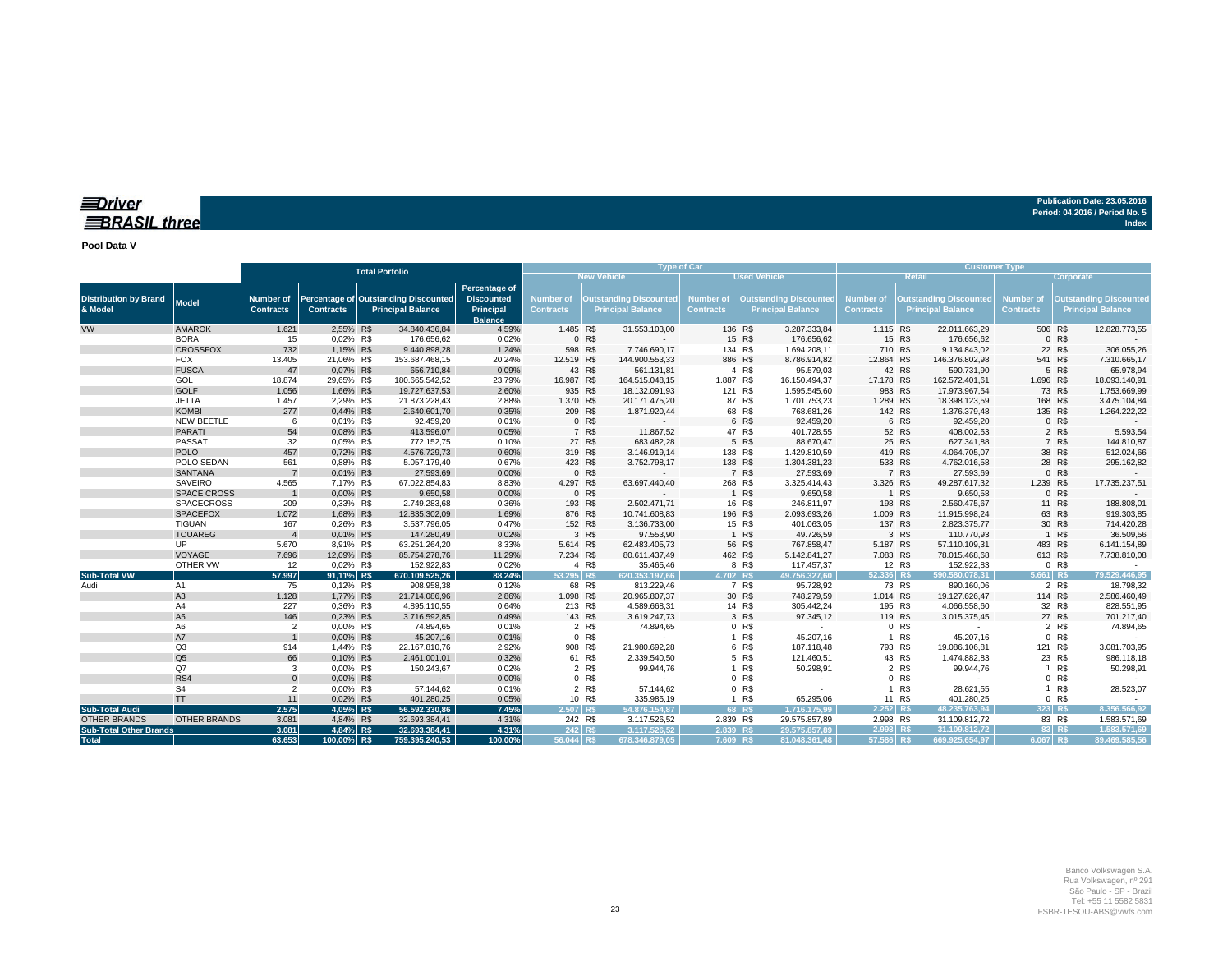# **EDriver BRASIL three**

**Publication Date: 23.05.2016 Period: 04.2016 / Period No. 5 Index**

**Pool Data VI**

|                            |                                      |                  | <b>Total Porfolio</b>                                                   |                                                                          |
|----------------------------|--------------------------------------|------------------|-------------------------------------------------------------------------|--------------------------------------------------------------------------|
| <b>EA189</b> Engine status | <b>Number of</b><br><b>Contracts</b> | <b>Contracts</b> | <b>Percentage of Outstanding Discounted</b><br><b>Principal Balance</b> | Percentage of<br><b>Discounted</b><br><b>Principal</b><br><b>Balance</b> |
| EA189 Engine               | 37                                   | 0,06% R\$        | 696.167,04                                                              | 0,09%                                                                    |
| Other                      | 63.616                               | 99,94% R\$       | 758.699.073,49                                                          | 99,91%                                                                   |
| <b>Total</b>               | 63.653                               | 100,00% R\$      | 759.395.240,53                                                          | 100,00%                                                                  |